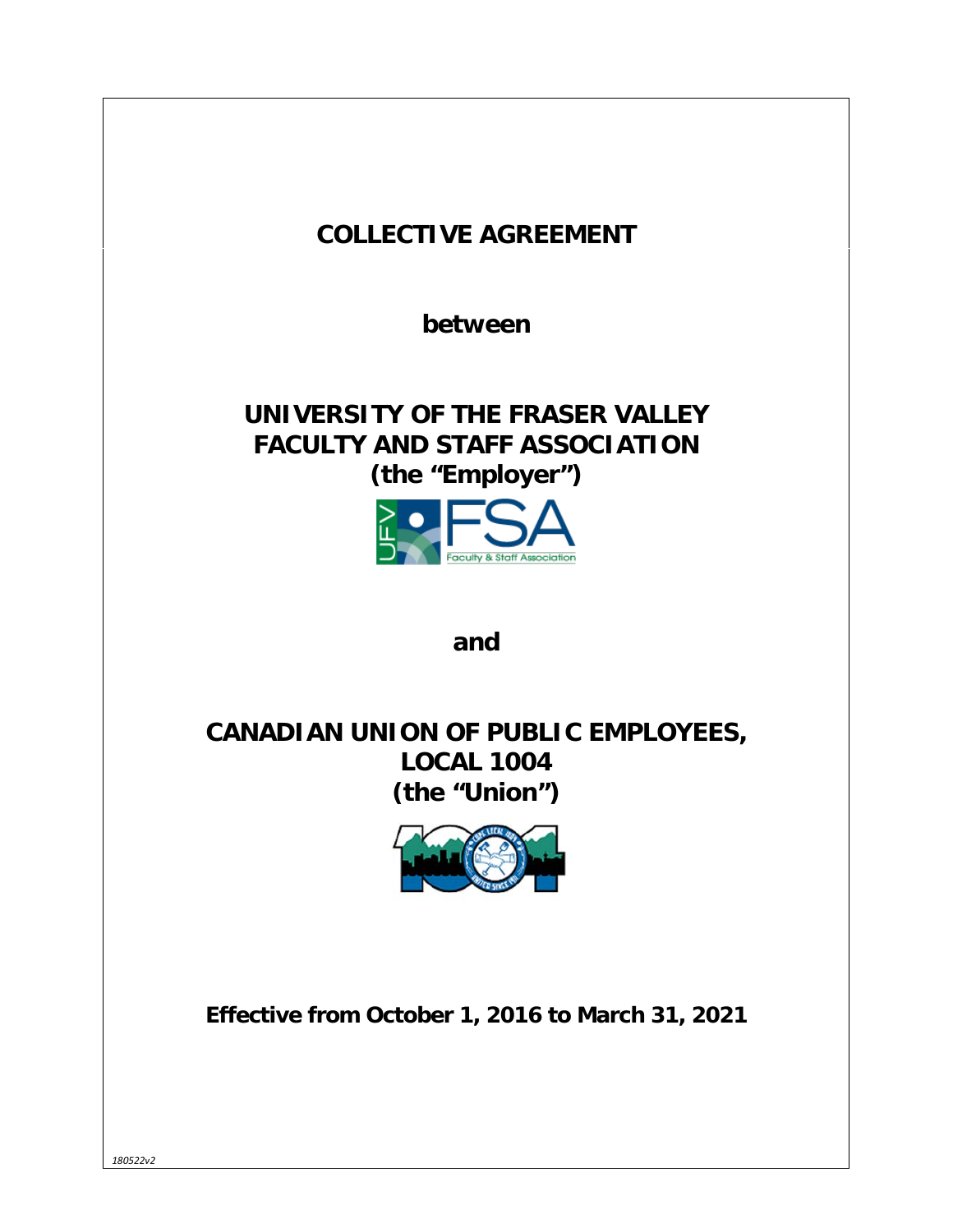| 1.1          |  |
|--------------|--|
| 1.2          |  |
| 1.3          |  |
| 1.4          |  |
|              |  |
| 2.1          |  |
| 2.2          |  |
| 2.3          |  |
|              |  |
| 3.1          |  |
|              |  |
| 4.1          |  |
| 4.2          |  |
| 4.3          |  |
| 4.4          |  |
|              |  |
|              |  |
| 5.1          |  |
| 5.2          |  |
| 5.3          |  |
| 5.4          |  |
| 5.5          |  |
|              |  |
|              |  |
|              |  |
| 7.1          |  |
| 7.2          |  |
| 7.3          |  |
| 7.4          |  |
| 7.5          |  |
|              |  |
| 8.1          |  |
| 8.2          |  |
| 8.3          |  |
| 8.4          |  |
|              |  |
| 9.1          |  |
| 9.2          |  |
|              |  |
|              |  |
| 10.1         |  |
| 10.2         |  |
| 10.3         |  |
|              |  |
| 11.1         |  |
| 11.2<br>11.3 |  |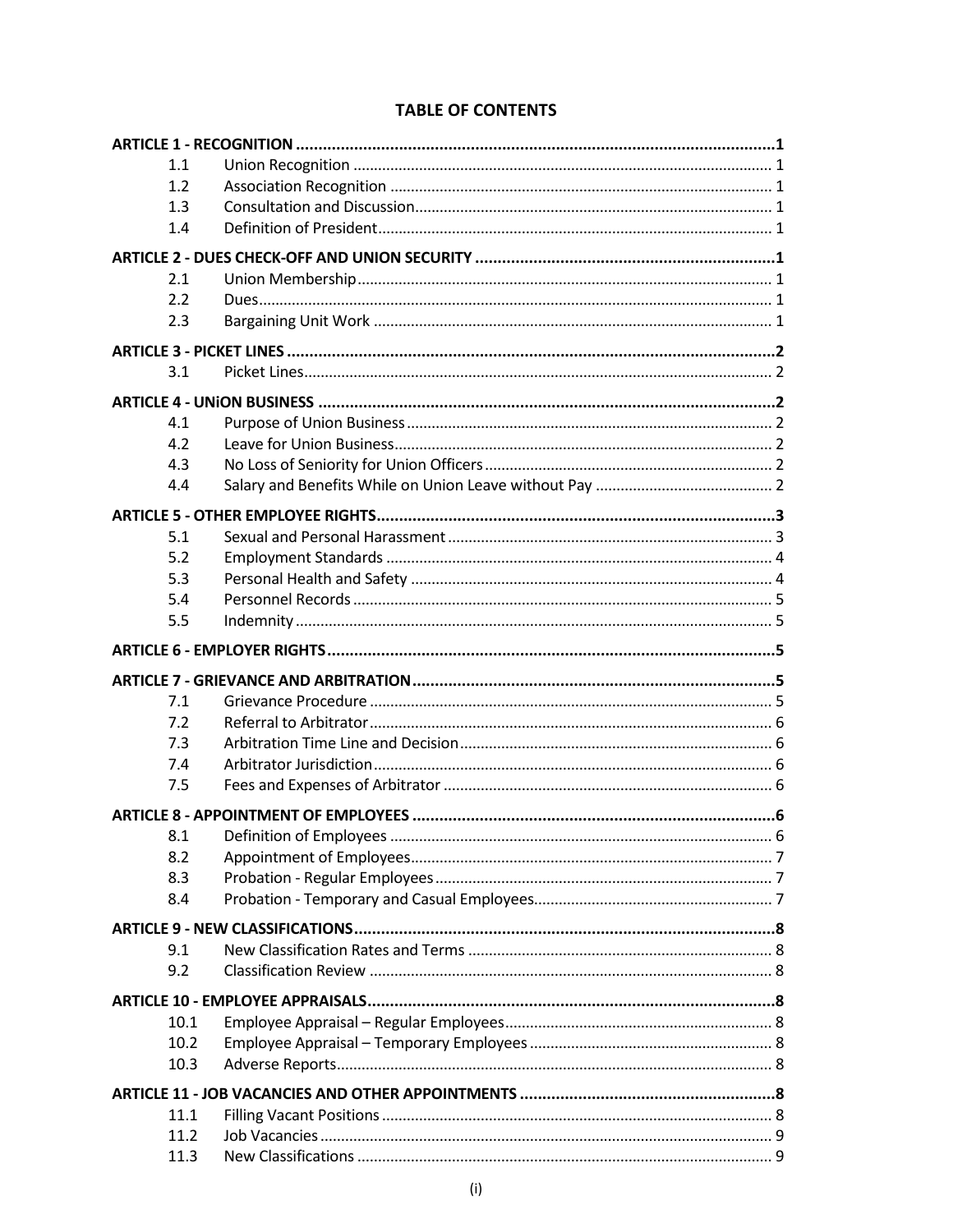| 11.4 |  |  |  |
|------|--|--|--|
| 11.5 |  |  |  |
|      |  |  |  |
| 12.1 |  |  |  |
| 12.2 |  |  |  |
| 12.3 |  |  |  |
| 12.4 |  |  |  |
| 12.5 |  |  |  |
| 12.6 |  |  |  |
| 12.7 |  |  |  |
| 12.8 |  |  |  |
|      |  |  |  |
|      |  |  |  |
| 13.1 |  |  |  |
| 13.2 |  |  |  |
| 13.3 |  |  |  |
| 13.4 |  |  |  |
| 13.5 |  |  |  |
| 13.6 |  |  |  |
|      |  |  |  |
| 14.1 |  |  |  |
| 14.2 |  |  |  |
| 14.3 |  |  |  |
| 14.4 |  |  |  |
|      |  |  |  |
|      |  |  |  |
| 15.1 |  |  |  |
| 15.2 |  |  |  |
|      |  |  |  |
| 16.1 |  |  |  |
| 16.2 |  |  |  |
| 16.3 |  |  |  |
| 16.4 |  |  |  |
|      |  |  |  |
|      |  |  |  |
| 17.1 |  |  |  |
| 17.2 |  |  |  |
|      |  |  |  |
| 18.1 |  |  |  |
| 18.2 |  |  |  |
| 18.3 |  |  |  |
| 18.4 |  |  |  |
|      |  |  |  |
| 19.1 |  |  |  |
| 19.2 |  |  |  |
| 19.3 |  |  |  |
| 19.4 |  |  |  |
|      |  |  |  |
|      |  |  |  |
| 20.1 |  |  |  |
| 20.2 |  |  |  |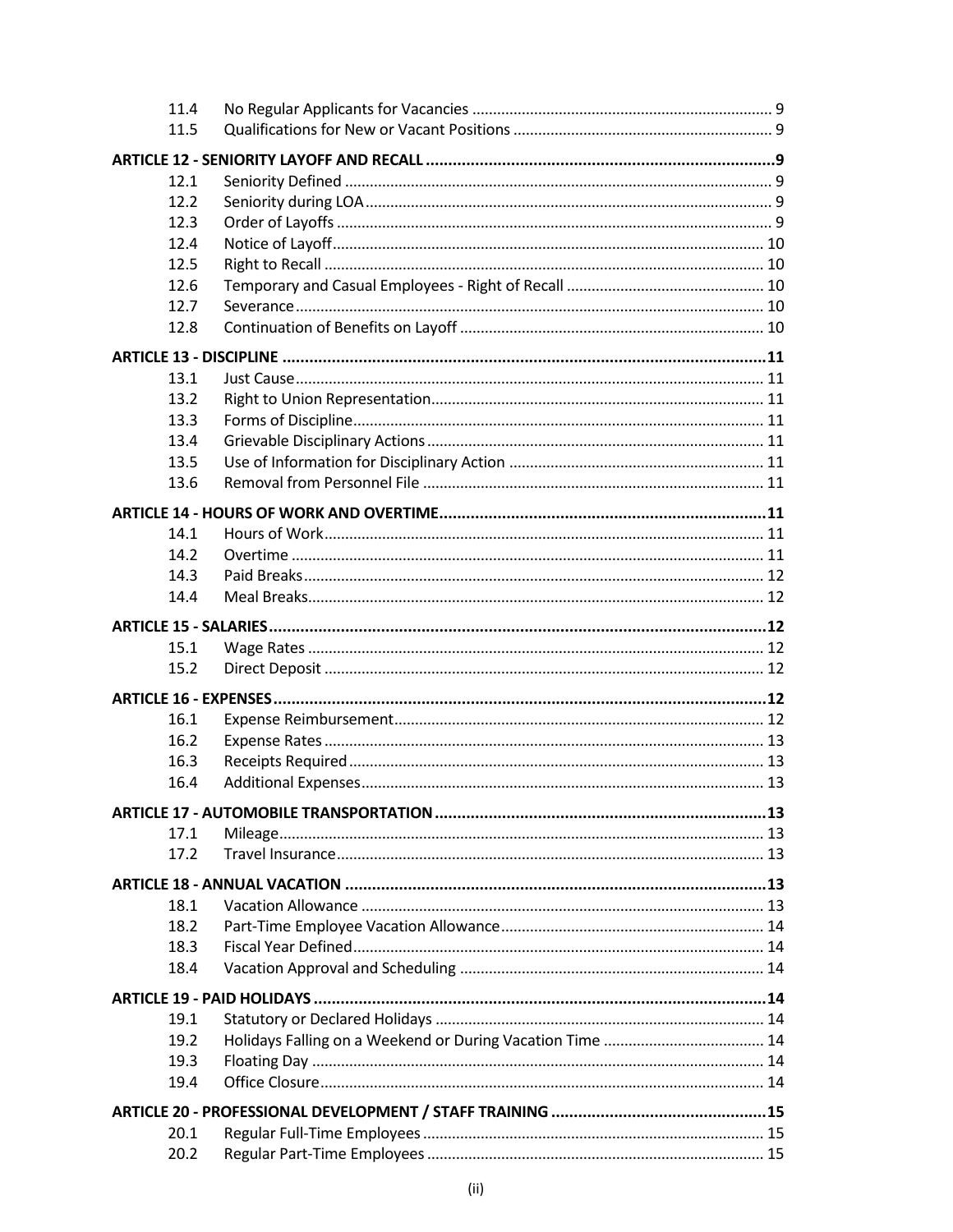| 20.3<br>Professional Development for Temporary or Casual Employees  15 |  |  |  |
|------------------------------------------------------------------------|--|--|--|
| 20.4                                                                   |  |  |  |
| 20.5                                                                   |  |  |  |
| 20.6                                                                   |  |  |  |
|                                                                        |  |  |  |
| 21.1                                                                   |  |  |  |
| 21.2                                                                   |  |  |  |
| 21.3                                                                   |  |  |  |
|                                                                        |  |  |  |
| 22.1                                                                   |  |  |  |
| 22.2                                                                   |  |  |  |
| 22.3                                                                   |  |  |  |
| 22.4                                                                   |  |  |  |
|                                                                        |  |  |  |
| 22.5                                                                   |  |  |  |
| 22.6                                                                   |  |  |  |
| 22.7                                                                   |  |  |  |
| 22.8                                                                   |  |  |  |
|                                                                        |  |  |  |
| 23.1                                                                   |  |  |  |
| 23.2                                                                   |  |  |  |
| 23.3                                                                   |  |  |  |
| 23.4                                                                   |  |  |  |
|                                                                        |  |  |  |
|                                                                        |  |  |  |
| 24.1                                                                   |  |  |  |
|                                                                        |  |  |  |
|                                                                        |  |  |  |
| 25.1                                                                   |  |  |  |
| 25.2                                                                   |  |  |  |
| 25.3                                                                   |  |  |  |
| 25.4                                                                   |  |  |  |
| 25.5                                                                   |  |  |  |
| 25.6                                                                   |  |  |  |
| 25.7                                                                   |  |  |  |
|                                                                        |  |  |  |
| 26.1                                                                   |  |  |  |
| 26.2                                                                   |  |  |  |
|                                                                        |  |  |  |
| 27.1                                                                   |  |  |  |
|                                                                        |  |  |  |
|                                                                        |  |  |  |
|                                                                        |  |  |  |
|                                                                        |  |  |  |
|                                                                        |  |  |  |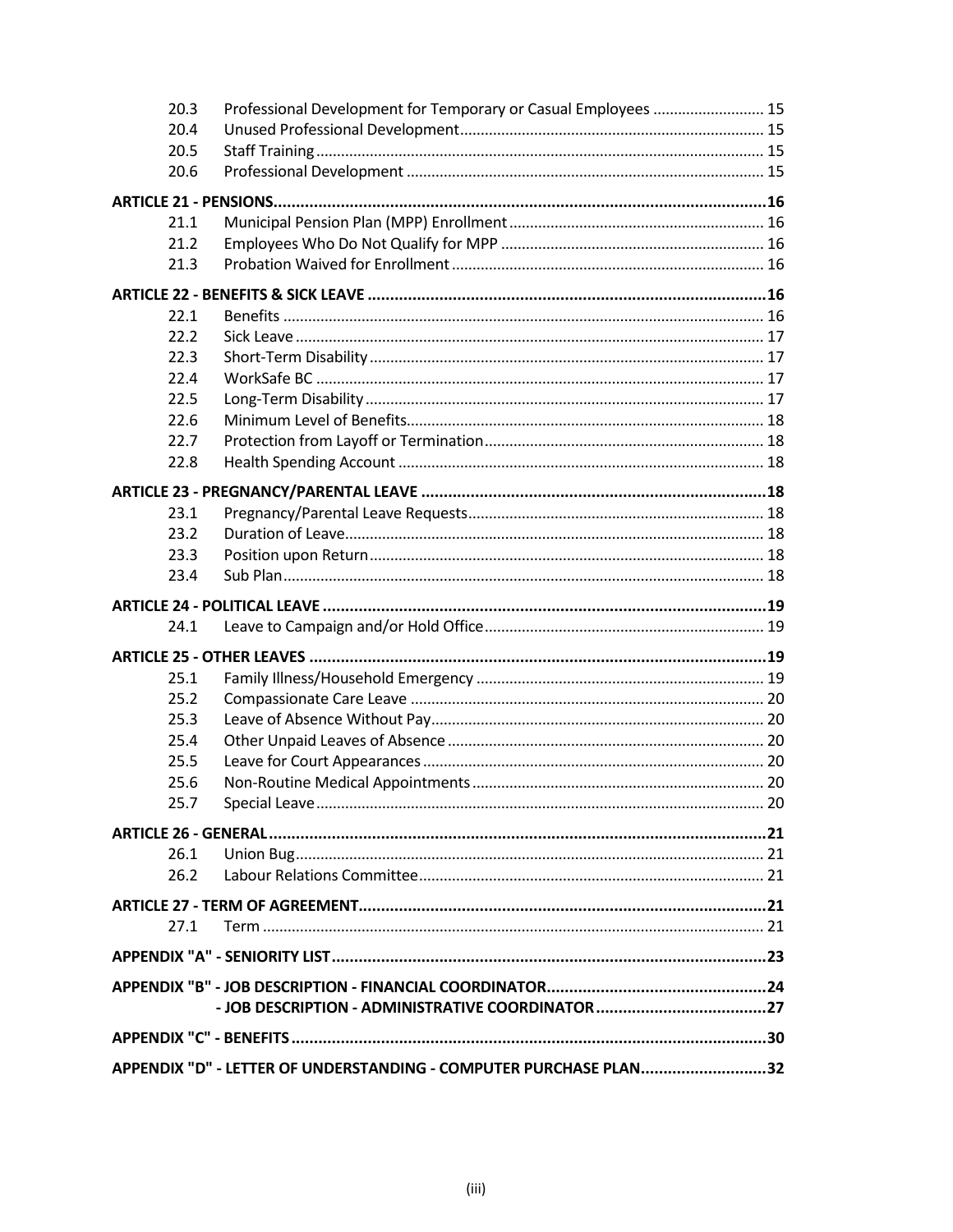#### **COLLECTIVE AGREEMENT**

#### **between**

# **University of the Fraser Valley Faculty and Staff Association (the "Employer")**

**and**

# **The Canadian Union of Public Employees, Local 1004 (the "Union")**

## **ARTICLE 1 - RECOGNITION**

#### **1.1 Union Recognition**

The Employer recognizes the Union as the sole collective bargaining agent for all employees of the Employer. No employee or group of employees shall represent the Union at meetings with the Employer without the proper authorization of the Union. In order that this may be carried out, the Union will supply the Employer with the names of its Officers.

#### **1.2 Association Recognition**

The Employer recognizes the Committee of Officers of the Association for the purpose of relations between the Employer and the Association arising out of this Agreement. No employee or group of employees shall represent the Association at meetings with the Employer without proper authorization of the Committee of Officers.

#### **1.3 Consultation and Discussion**

Subject to this Agreement, the Employer agrees to continue to discuss practices relating to members of the bargaining unit that traditionally have been the subject of consultation and discussion.

## **1.4 Definition of President**

Within this Collective Agreement, "*President*" means President of Association, or another person designated by the Association to carry out the duties of the President in his or her absence.

#### **ARTICLE 2 - DUES CHECK-OFF AND UNION SECURITY**

#### **2.1 Union Membership**

All employees shall, as a condition of employment, acquire and maintain Union membership, and all employees shall pay monthly dues to CUPE 1004. Such payment will be made by payroll deduction in accordance with the provisions of *Section 16 of the Labour Relations Code*.

## **2.2 Dues**

The Employer shall forward the collected dues by cheque to the Secretary-Treasurer of the Union within one (1) month of such deduction.

## **2.3 Bargaining Unit Work**

No work regularly performed by members in the bargaining unit shall be contracted out or be performed by anyone other than a member of the bargaining unit. Persons not covered by this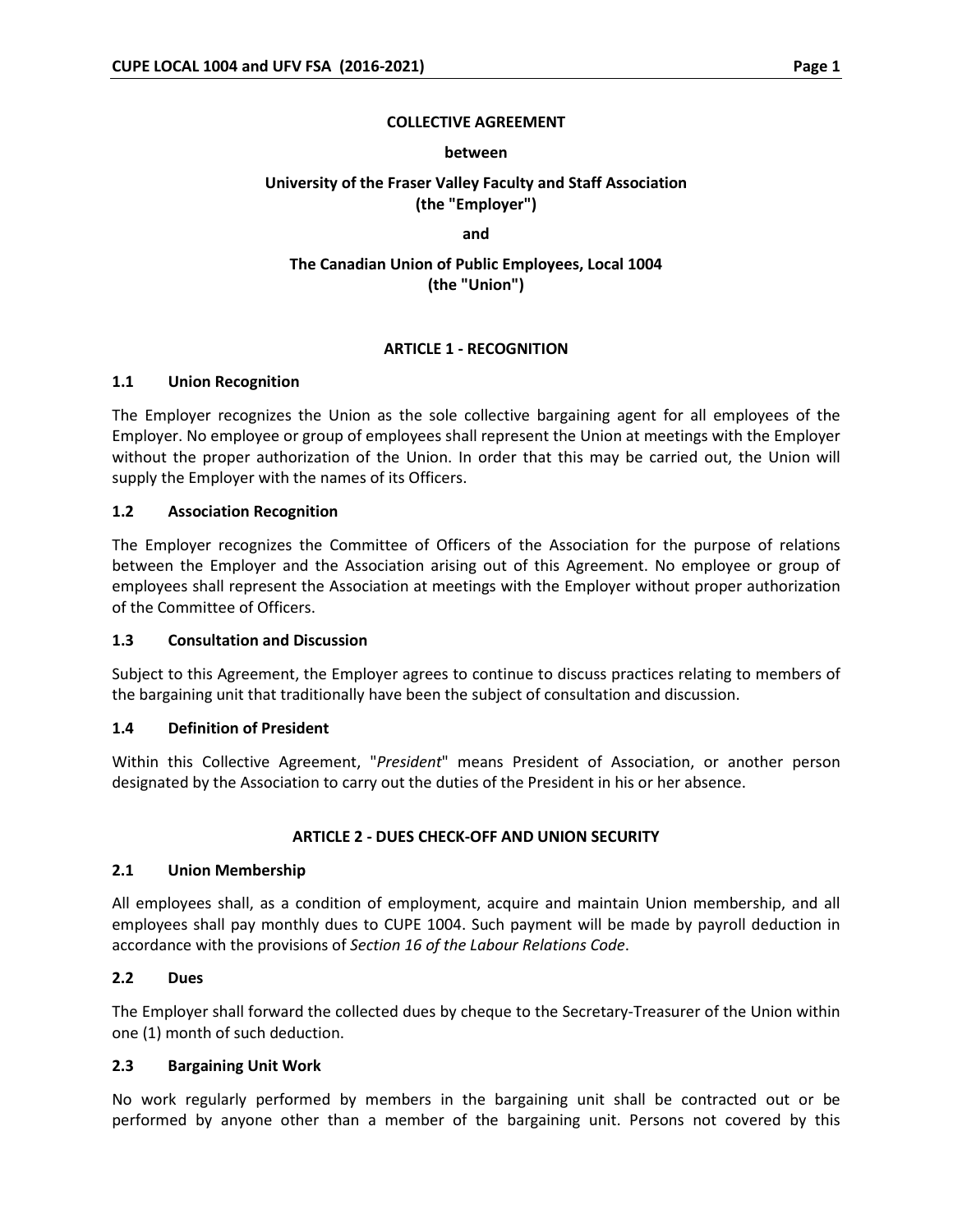Agreement shall not perform work that is normally performed by employees covered by this Agreement, except:

(a) in the case of emergency;

(b) work that has traditionally been performed by members of UFVFSA with regard to strikes, Association Committees, and internal and external Association political activities; or

(c) any work traditionally done by the Association Officers, provided that such work does not result in the layoff of bargaining unit members.

## **ARTICLE 3 - PICKET LINES**

## **3.1 Picket Lines**

Employees shall not be required to cross picket lines or to perform struck work.

# **ARTICLE 4 - UNION BUSINESS**

# **4.1 Purpose of Union Business**

Union members shall be allowed reasonable time during working hours without loss of pay for the purposes of attending meetings with CUPE Local 1004 representatives and/or processing grievances, and meeting with the Employer with respect to negotiation of a Collective Agreement, administration of the Collective Agreement, and other collective bargaining matters.

## **4.2 Leave for Union Business**

A Union member may request leave of absence without pay for purposes relating to Union activities. Such leave shall not be unreasonably withheld.

# **4.3 No Loss of Seniority for Union Officers**

The Employer agrees that any officer of the Union who is on leave of absence for the purpose of performing his/her duties as an officer of the Union or any affiliated body shall not lose seniority in the service of the Employer and shall continue to accumulate seniority and vacation entitlement while performing such duties. Paid vacation taken for the year in which the leave of absence is taken will be prorated by the ratio of days actually worked divided by the days the participant would have worked, but for the leave of absence. Upon retirement from duties as an officer of the Union, such former Union officer shall be entitled to return to his/her former position.

# **4.4 Salary and Benefits While on Union Leave without Pay**

With respect to any leave of absence granted without pay, the Employer shall maintain the employee's salary and benefits for the period of the leave of absence, and shall invoice the Union for the cost of salary and benefits. The Union shall reimburse the Employer within sixty (60) days for the cost of salary and benefits assigned to the leave. Where the leave of absence is for a duration of five (5) or fewer continuous days, the Employer shall bill the Union for wages only.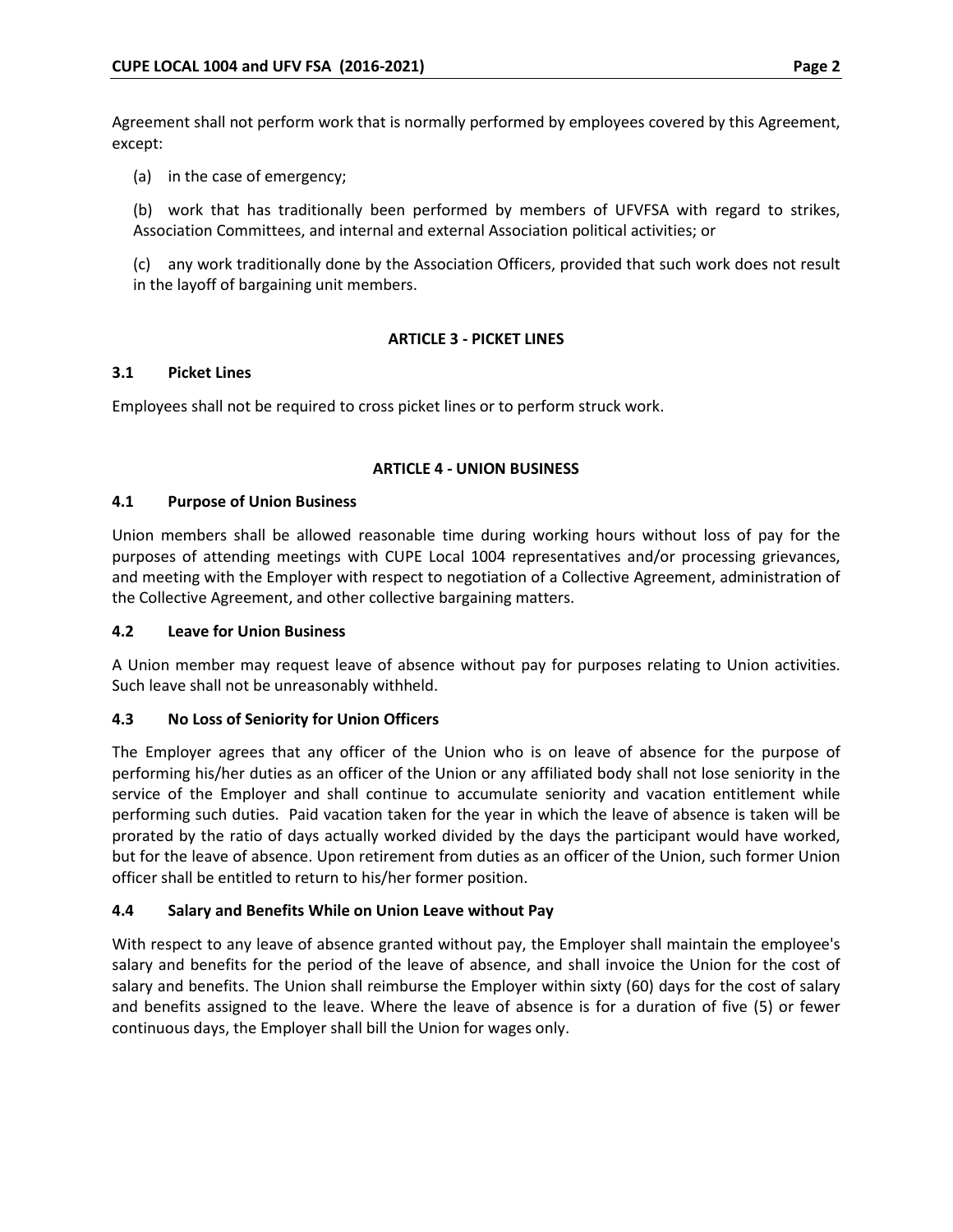#### **ARTICLE 5 - OTHER EMPLOYEE RIGHTS**

There shall be no discrimination for any reason.

#### **5.1 Sexual and Personal Harassment**

(a) *Sexual Harassment*

All employees have the right to work in an environment free from sexual and personal harassment. For the purposes of this clause and without limiting the foregoing, sexual harassment includes:

(1) Unwanted sexual attention made by a person who knows or ought reasonably to know that such attention is unwanted; or

(2) Unwanted physical contact such as touching, patting, pinching or punching; or

(3) Implied or expressed promise of reward for complying with a sexually oriented request; or

(4) Implied or expressed threat of reprisal, in the form either of actual reprisal or the denial of opportunity, for refusal to comply with a sexually oriented request; or

(5) The inappropriate display of sexually oriented literature, pornographic or offensive material; or

(6) Remarks or behavior which may reasonably be perceived to create a negative psychological and emotional environment for work.

(b) *Personal Harassment*

For the purposes of this article and without limiting the foregoing, personal harassment includes:

(1) Physical threat, intimidation, or assault or unwelcome physical contact such as touching, patting, pinching and punching; or

(2) Unwelcome behavior or comment that is directed at or offensive to any employee that demeans, belittles, causes personal humiliation or embarrassment to the employee, or any employees; or

(3) Implied or expressed promise of reward or threat of reprisal, or the denial of opportunity for refusal to comply with a request which is unrelated to an employee's assigned duties; or

(4) The improper use of power and authority inherent in the position held, so as to endanger an employee's position, threaten the economic livelihood of the employee, or in any way interfere with or influence the career of such an employee.

## (c) *Complaint Procedure*

Employees may process complaints about harassment through the grievance procedure, subject to the following changes:

(1) Where a person who is the subject of the complaint is the Employer representative or designate at any stage of the grievance procedure then the Union may bypass that stage of the procedure or present the grievance to another appropriate Employer representative.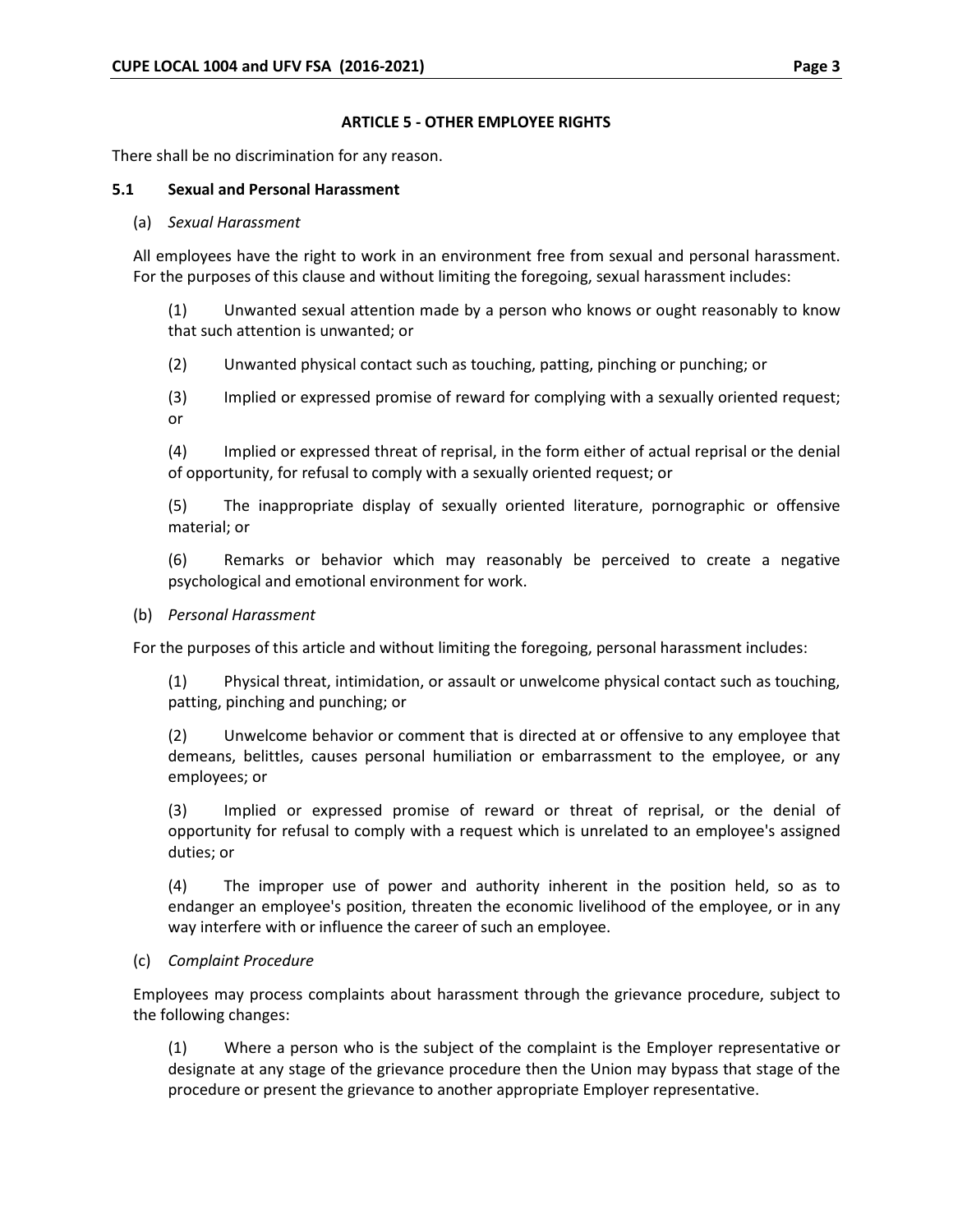(2) Employer and Union representatives in the course of investigating a complaint of harassment shall have due regard for the privacy and confidentiality of any and all persons involved in the complaint.

(3) An Arbitrator in the determination of a complaint of harassment shall take reasonable steps to protect the interest of all parties in privacy and confidentiality in the determination of procedural and evidentiary matters, subject to the requirement of fairness to all parties.

(4) Where the complainant and the person who is the subject of the complaint are both members of the bargaining unit, then the arbitrator seized with a grievance of harassment shall also have jurisdiction in respect of any grievance arising from related discipline of the employee who is the subject of the complaint.

(5) An Arbitrator has the authority to fashion a settlement which can include instructions designed to accommodate the needs of the complainant. Where such action causes detriment, the detriment shall fall upon the harasser and not other bargaining unit employees.

(6) No information relating to the grievor or alleged harasser's personal background or lifestyle shall be admissible during the grievance or arbitration process.

(d) Employees against whom a grievance or complaint has been filed pursuant to this Article shall have the right to know what allegations have been made against them, and shall have the right to Union representation at all meetings, interviews, and hearings where the employee's presence is requested.

(e) Complainants have the right to Union representation at all meetings, interviews and hearings where the complainant's presence is requested.

(f) Time limits shall be waived for filing grievances under this Article; however, grievances filed beyond six (6) months after the last incident may be denied on the grounds of unreasonable delay. The Employer assumes the burden of proof of unreasonable delay.

If the complainant chooses to file a simultaneous complaint with the Human Rights Council, the grievance procedure shall be exhausted before the Human Rights complaint proceeds to hearing. However, a grievance cannot be denied solely on the grounds that the complaint has been lodged with the Human Rights Council and the council chooses to act on the complaint.

# **5.2 Employment Standards**

Notwithstanding any other provision of this Agreement, or any provision of the *Employment Standards Act*, the benefits set out in the *Employment Standards Act* shall be deemed to be the minimum standards of employment under this agreement, and will apply except where a provision more beneficial to the employees is set out in this Agreement.

## **5.3 Personal Health and Safety**

(a) No employee will be reprimanded or disciplined, or suffer a loss in pay, for refusing to perform an assigned work task where the refusal is based on a reasonable apprehension of danger for the employee's personal health and safety.

(b) If the Employer, on the advice of a Joint Occupational Health and Safety Committee, has ascertained an unsafe condition which cannot be rectified immediately, any affected employee will be reassigned to other duties as soon as possible at the same rate of pay, subject to the layoff provisions of this Agreement.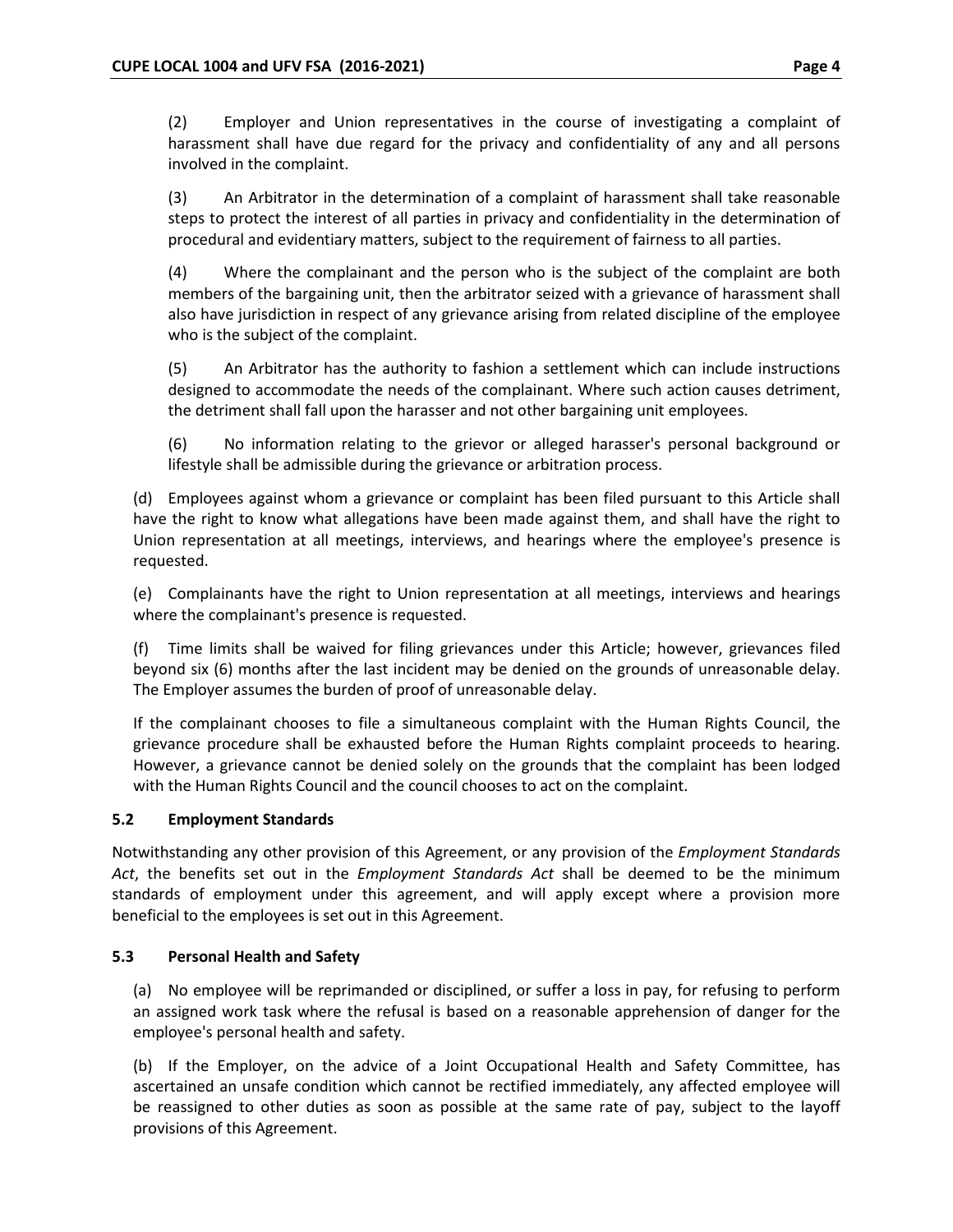(c) When an employee's work requires continuous operation of a Video Display Terminal, the employee is encouraged to vary his/her duties for a period of up to ten (10) minutes after each hour of intensive viewing in order to avoid the possibility of eye strain.

# **5.4 Personnel Records**

(a) An employee's personnel file will not be opened to unauthorized personnel, except with written permission of the employee. Unauthorized personnel shall be defined as all except the employee, the President, or a person with a court order.

(b) An employee will be notified in writing within five (5) working days whenever material or information of a detrimental nature is added to his or her personnel record.

(c) If an employee is re-evaluated pursuant to Article 10 (Employee Appraisals), the employee will have the original evaluation permanently removed from his or her personnel record if he or she so requests.

# **5.5 Indemnity**

The FSA will not seek indemnity against an employee, and will provide legal assistance to an employee (and will pay any judgment against the employee) for actions that result in a judgment against the FSA or the employee, providing the employee was not acting in contravention of established FSA policy and was acting in good faith as an agent of the FSA. In any event, the FSA will make a decision on whether or not to take action against an employee only after consultation with concerned parties by means of an ad hoc joint committee. The joint committee shall consist of four (4) members, two (2) selected by the FSA and two (2) selected by CUPE.

## **ARTICLE 6 - EMPLOYER RIGHTS**

Except as this Agreement otherwise specifies and subject to the job descriptions appended to this Agreement, the Employer retains the right to assign duties and to manage and direct employees, provided such rights are exercised fairly and reasonably.

## **ARTICLE 7 - GRIEVANCE AND ARBITRATION**

## **7.1 Grievance Procedure**

(a) Every effort shall be made to resolve problems through informal channels before using the formal process.

(b) A labour mediator with labour relations dispute resolution training may be chosen by the parties to facilitate an informal resolution.

(c) No records of any informal proceedings may be kept or used in formal proceedings.

(d) If no agreement is reached through informal means, the grievor may submit the grievance in writing to the President, and the President will give a formal written response. Where the subject of the grievance involves the President, the grievance shall be submitted to the Staff or Faculty Vice-President and the Staff or Faculty Vice-President shall give the formal written response. If the grievance is not resolved, the grievor may submit the grievance in writing to the Association Executive, and the Executive will discuss the matter in camera and give a formal written response. A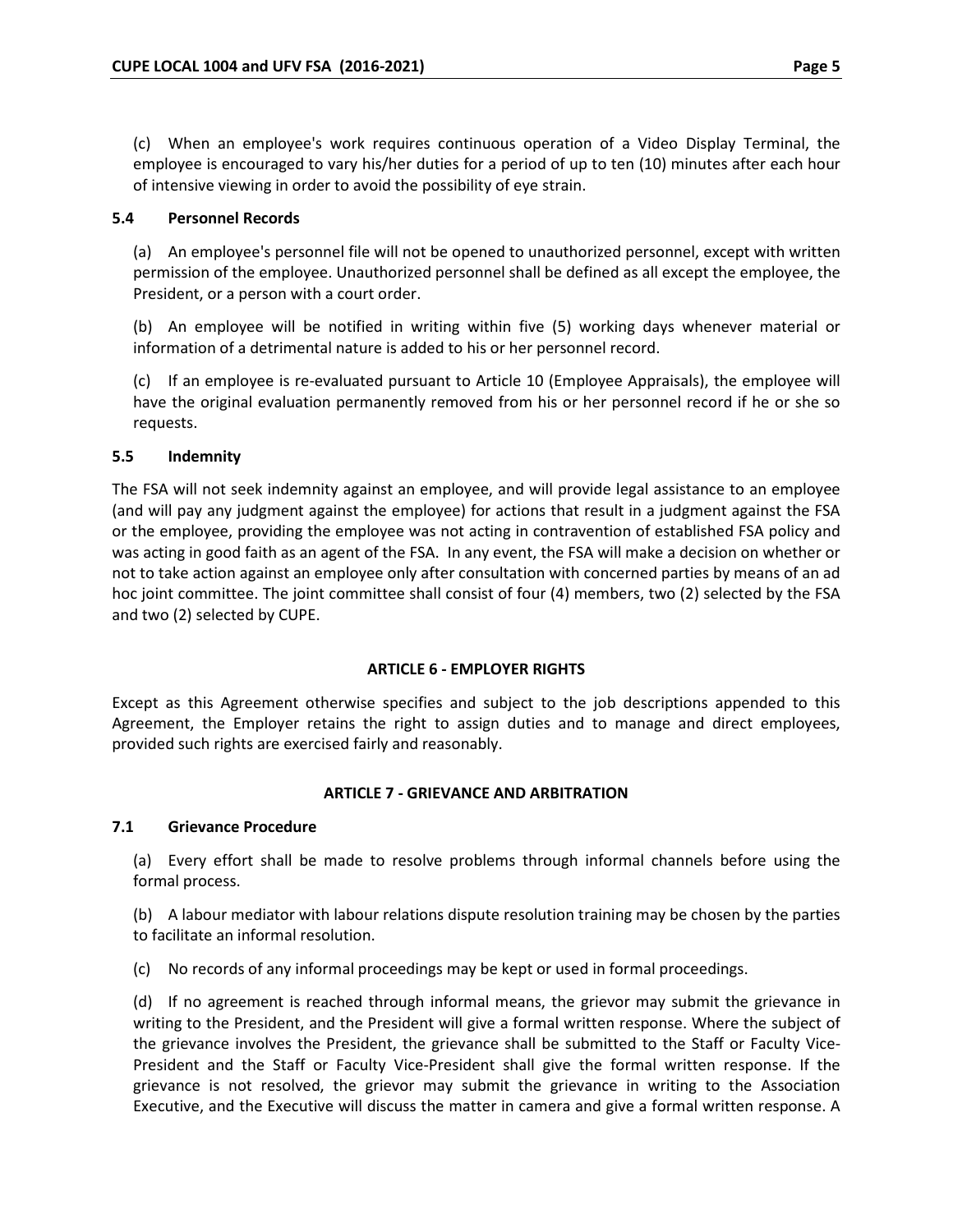grievance must be filed in writing within forty (40) working days of the alleged violation of the Agreement.

# **7.2 Referral to Arbitrator**

If a grievance is not resolved satisfactorily, it may be referred to a single arbitrator, who will be selected by mutual agreement between CUPE Local 1004 and the Employer.

# **7.3 Arbitration Time Line and Decision**

The arbitrator will hear the dispute within thirty (30) days of being appointed and will render a decision as soon as possible thereafter. The arbitrator's decision will be binding on both parties.

# **7.4 Arbitrator Jurisdiction**

The arbitrator has jurisdiction to hear and determine the real issue in dispute and to decide the matter in accordance with law and equity, to extend time limits, and to relieve against technical irregularities.

# **7.5 Fees and Expenses of Arbitrator**

The arbitrator's fees and expenses will be shared by the parties, the Employer paying fifty percent (50%) and the Union paying fifty percent (50%). The Union and the Employer are each responsible for their own costs of representation.

# **ARTICLE 8 - APPOINTMENT OF EMPLOYEES**

# **8.1 Definition of Employees**

# (a) *Regular Full-Time*

A Regular Full-Time employee is any person employed on a full-time permanent basis whose duties fall within the bargaining unit as defined in Article 1.1 of this Agreement and who has completed the probationary period.

# (b) *Regular Part-Time*

A Regular Part-Time employee is any person employed on a continuing basis for no less than twentyone (21) and no more than thirty-three (33) hours per week, whose duties fall within the bargaining unit as defined in Article 1.1 and who has completed the probationary period. Regular Part-Time employees shall be covered by all provisions of the Agreement, except as follows:

(1) Part-Time employees on sick leave shall receive a prorated salary based on the number of hours normally worked in a week for up to thirty (30) working days, after which time they shall receive salary continuance benefits, pursuant to Article 22.2;

(2) Vacation entitlement for Part-Time employees shall be provided in Article 18.1 based on the anniversary date of hire. Part-Time employees shall receive prorated vacation pay based on the number of hours normally worked in a week;

(3) Benefits and other leaves for Part-Time employees shall be prorated to provide the normal level of income for the contractual period, calculated in weeks;

(4) Paid holidays on which a Part-Time employee is not scheduled to work shall be prorated based on the number of hours worked in the four (4) week period immediately preceding the statutory holiday.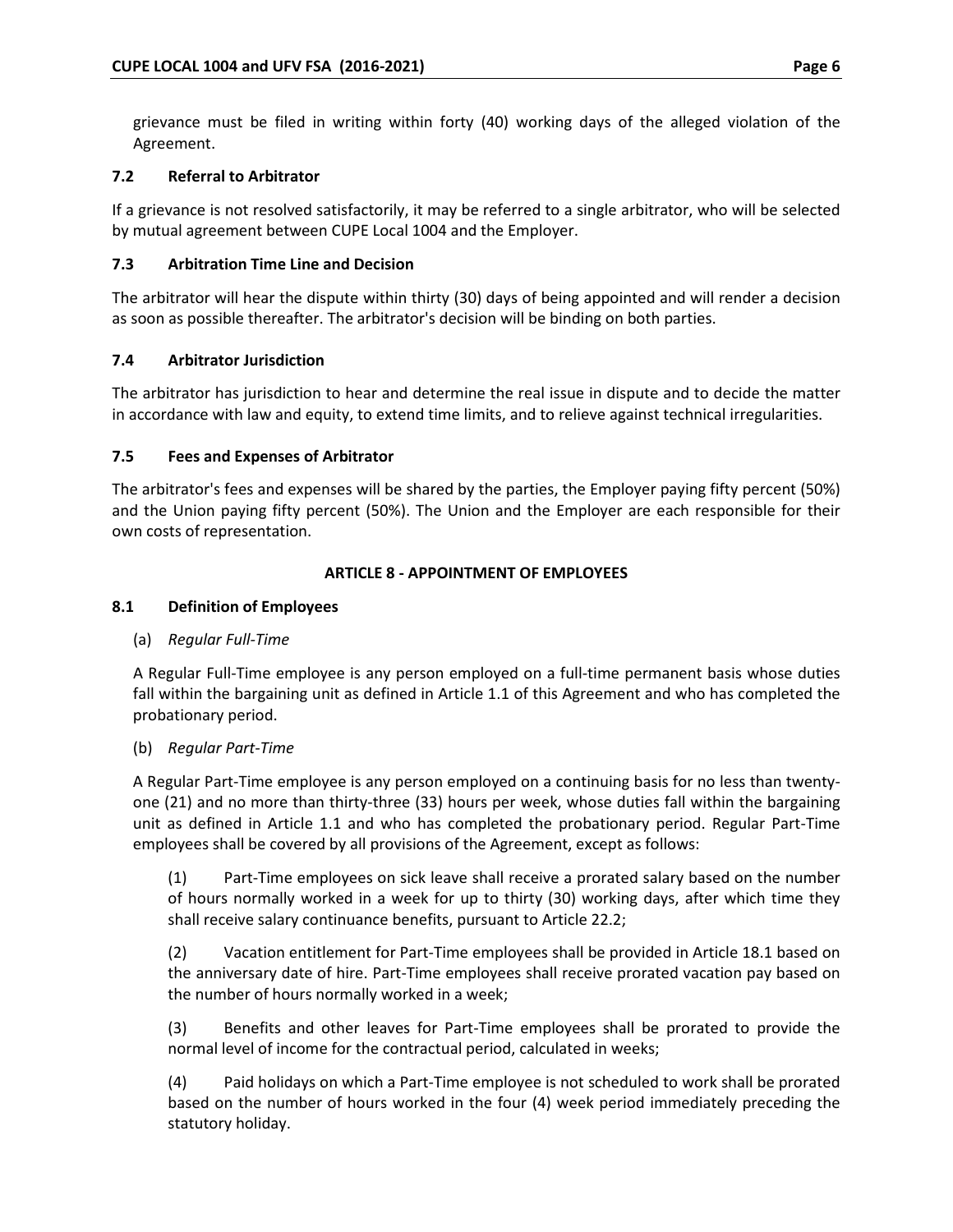# (c) *Temporary*

(1) A Temporary employee is one so informed by the Employer at the start of employment.

(2) A Temporary employee may only be hired to replace a Regular employee on paid or unpaid leave pursuant to the terms of the Collective Agreement.

(3) A Temporary employee shall be paid at the salary rates provided in this Agreement plus fifteen percent (15%) in lieu of benefits, inclusive of vacation and statutory holidays.

(d) *Casual*

Casual employees shall be those employees hired for extra or relief work for periods of up to one (1) month. Such employees shall be paid at the salary rates provided in this Agreement plus fifteen percent (15%) in lieu of benefits, inclusive of vacation and statutory holidays. An extension of the time period may be arranged by mutual agreement between the parties.

## **8.2 Appointment of Employees**

(a) The appointment of employees shall indicate whether the appointment is Regular, Temporary or Casual and whether the appointment is full-time or part-time.

(b) The appointment of employees shall be within one of the classifications of Coordinator or those created under Article 9.

(c) A Temporary employee shall not attain Regular status during the period of his/her temporary appointment.

(d) In accordance with Clause 8.1(d) the Employer may also hire Casual employees to replace Regular employees who are absent or on leave under the provisions of this Agreement.

## **8.3 Probation - Regular Employees**

(a) (1) Every new Regular Coordinator/employee shall be on probation for the first six (6) months of employment.

(2) If the Employer requires an extension of the probationary period because it falls during the summer months, it shall be granted. The length of the extension shall be by mutual agreement.

(b) The Association Executive shall appraise new Regular employees during their probationary periods. If no appraisal is carried out, an employee's performance shall be deemed to be satisfactory.

(c) Upon the successful completion of the probationary period, an employee shall become a Regular employee and shall be placed on the seniority list in order of their date of appointment.

(d) In the event that a Regular employee's appointment is not confirmed at the end of the probationary period, the Employer shall give the employee at least three (3) weeks' notice (or pay in lieu of notice) of the termination.

## **8.4 Probation - Temporary and Casual Employees**

(a) There shall be no probation period for Temporary or Casual employees.

(b) In the event that a Temporary employee becomes Regular, the time worked as a Temporary employee for any continuous period of four (4) months or more with a satisfactory appraisal shall be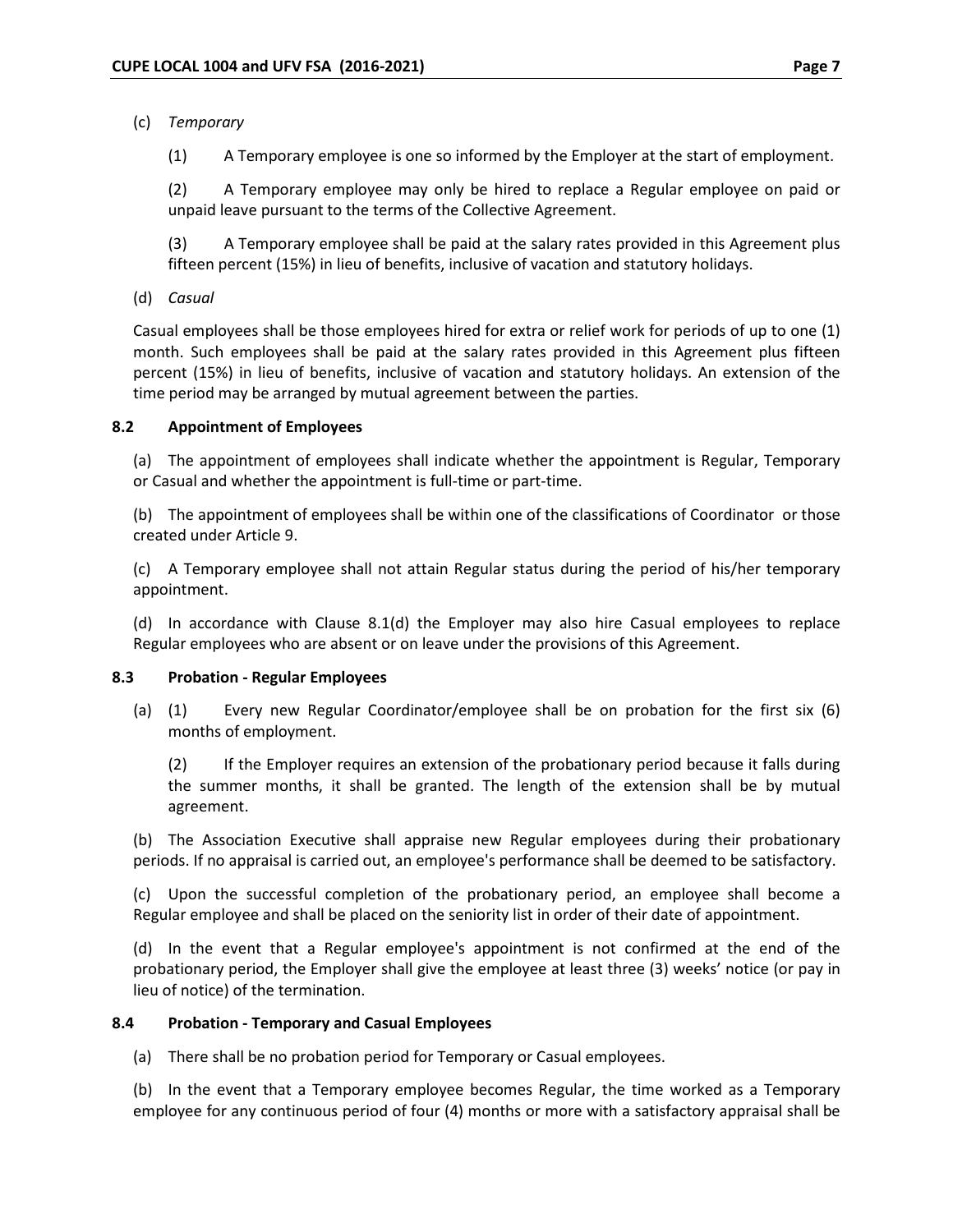considered as part or all of the probationary period. If no appraisal is carried out, an employee's performance shall be deemed to be satisfactory.

## **ARTICLE 9 - NEW CLASSIFICATIONS**

# **9.1 New Classification Rates and Terms**

Should a new classification be created during the life of this Collective Agreement, in addition to those positions described in the job descriptions appended to this Agreement (Appendix B), the parties will negotiate a rate of pay and other terms relevant to that position. In the event the parties cannot agree, these matters may be referred to arbitration as provided in Article 7. Such new terms will be effective from the first day of the new classification.

# **9.2 Classification Review**

When an employee feels that the work of the position has sufficiently changed to warrant a pay review, the Union may request a change of their rate of pay for that position. The request shall be made in writing to the Employer. The Employer shall set a meeting date with the employee and Union representatives within thirty (30) days where the parties will negotiate a rate of pay and other terms relevant to that position. In the event the parties cannot agree, these matters may be referred to arbitration as provided in Article 7. Where a final rate of pay is higher than the employee's regular rate of pay, the difference shall be paid retroactively to the date the employee first requested the pay review.

# **ARTICLE 10 - EMPLOYEE APPRAISALS**

# **10.1 Employee Appraisal – Regular Employees**

The Employer may conduct formal appraisals of a Regular employee's performance on a biannual basis. The procedures for such appraisal shall be worked out in consultation with a Committee to be made up of one (1) representative of the Employer, one (1) representative of the Union, and one (1) additional representative to be mutually agreed upon by the parties. The employee shall receive a copy of the appraisal. If no performance appraisal is conducted, the employee's performance shall be considered satisfactory.

## **10.2 Employee Appraisal – Temporary Employees**

The Employer shall conduct formal appraisals of every Temporary employee as required upon the completion of their appointment. The appraisal should follow closely the criteria for formal appraisal for Regular employees.

## **10.3 Adverse Reports**

Any adverse reports shall be placed in the employee's file. It is understood that an employee reserves the right to dispute any adverse report under Article 7.

## **ARTICLE 11 - JOB VACANCIES AND OTHER APPOINTMENTS**

## **11.1 Filling Vacant Positions**

In filling vacant positions, the Employer shall award the position to the senior Regular employee applicant who can meet the minimum qualifications for the position.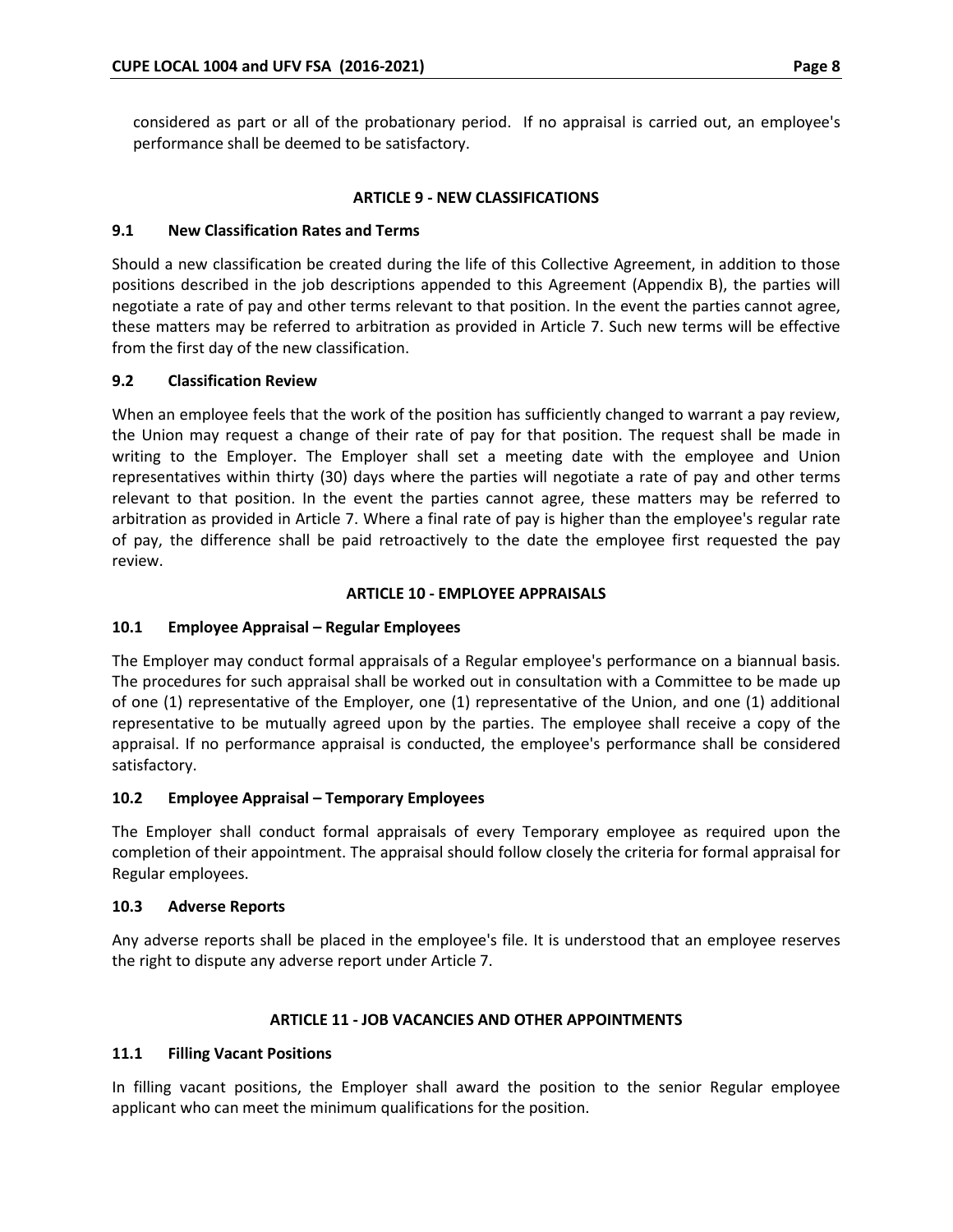When a job vacancy or new position occurs, the job shall be posted internally for five (5) working days. For vacant positions, the job shall be posted within ninety (90) days from the time the position became vacant. First consideration shall be given to the existing Regular employees, then to Temporary employees, then to new hires.

# **11.3 New Classifications**

Should a new classification be established, then in making promotions, transfers, and demotions, the Employer shall award the position to the most senior qualified Regular employee applicant.

# **11.4 No Regular Applicants for Vacancies**

In filling vacant positions where there are no Regular employee applicants for the position, the Employer shall award the position to the qualified Temporary employee applicant who has exhibited satisfactory performance, and with the greatest total accumulated service.

# **11.5 Qualifications for New or Vacant Positions**

Qualifications for a new or vacant position and the determination of whether or not the employee is qualified for the position shall be recommended to the Employer by a committee consisting of one (1) representative from the Employer, one (1) representative from the Union and one mutually acceptable appointee from UFV who has expertise in hiring.

# **ARTICLE 12 - SENIORITY LAYOFF AND RECALL**

## **12.1 Seniority Defined**

Seniority for a Regular employee is defined as the length of the employee's continuous employment (Full or Part-Time) from the date of commencement of regular employment, plus time worked as a Casual or Temporary employee.

# **12.2 Seniority during LOA**

During all leaves of absence from work, a Regular employee's seniority shall be maintained.

## **12.3 Order of Layoffs**

## (a) *Casual and Temporary Employees*

Casual and Temporary employees will be laid off first in reverse order of hire before any Regular employees.

## (b) *Regular Employees*

Layoffs shall occur in reverse order of seniority within the appropriate seniority unit, subject to the ability of the remaining Regular employee(s) to perform the work available. Disputes on the issue of such ability may be referred directly to grievance. The seniority placement of each Regular employee is given in Appendix A.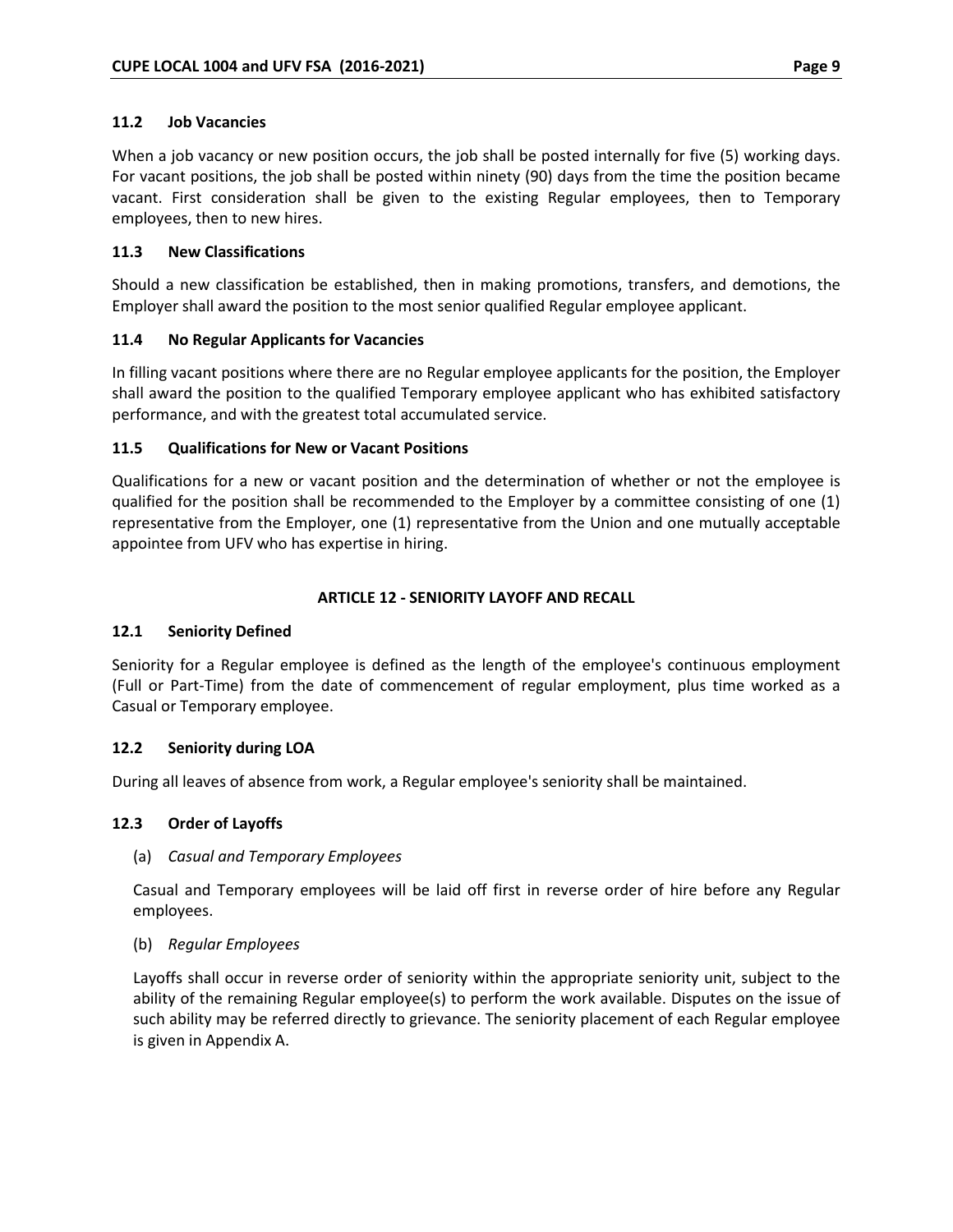## (c) *Bumping*

In the event of a layoff, employees shall be laid off in the reverse order of their bargaining unit wide seniority, provided that an employee may bump a junior employee only in cases where the senior employee is qualified to fill the lower position.

## **12.4 Notice of Layoff**

Regular employees with three (3) years of service shall receive at least twelve (12) weeks notice of layoff, or pay in lieu of notice. Other Regular employees with less than three (3) years service shall receive at least eight (8) weeks notice of layoff or pay in lieu of such notice.

# **12.5 Right to Recall**

For a period of two (2) years following the date of layoff, laid-off Regular employees shall have the right of recall to any position for which they are qualified except where the Employer, in consultation with the Union, determines that the employee does not have the capabilities and qualifications to perform the work. Recall will be in the order of seniority.

## **12.6 Temporary and Casual Employees - Right of Recall**

(a) For a period of two (2) years following the end of their employment term, Temporary employees shall have the right of recall on a *"last off, first on"* basis to fill any Temporary or Casual position for which they are qualified, subject to 12.5. A Casual position shall count as time worked for a Temporary employee.

(b) For a period of two (2) years following the end of their employment term, Casual employees shall have the right of recall on a *"last off, first on"* basis to fill any Casual position for which they are qualified, subject to 12.5 and 12.6(a).

(c) If a vacancy for a Regular position occurs, the Temporary employee who meets minimum qualifications shall be awarded the position in accordance with Article 11.1 above.

## **12.7 Severance**

Upon layoff, a Regular employee shall receive severance pay of one (1) month's salary for each year of service to a maximum of six (6) months.

## **12.8 Continuation of Benefits on Layoff**

(a) In the event of a layoff, the Employer agrees to pay the premiums for the Employee Benefit Plans for a period of up to two (2) months. After that period, employees so affected will be given the right to continue this coverage with the employee paying one hundred percent (100%) of the premiums until such time as their recall rights expire, or the insurance carrier no longer permits continuation of coverage, whichever occurs first.

(b) The employee must pay the full cost of the premiums to the Employer prior to the date that the Employer makes premium payments to the insurance carrier.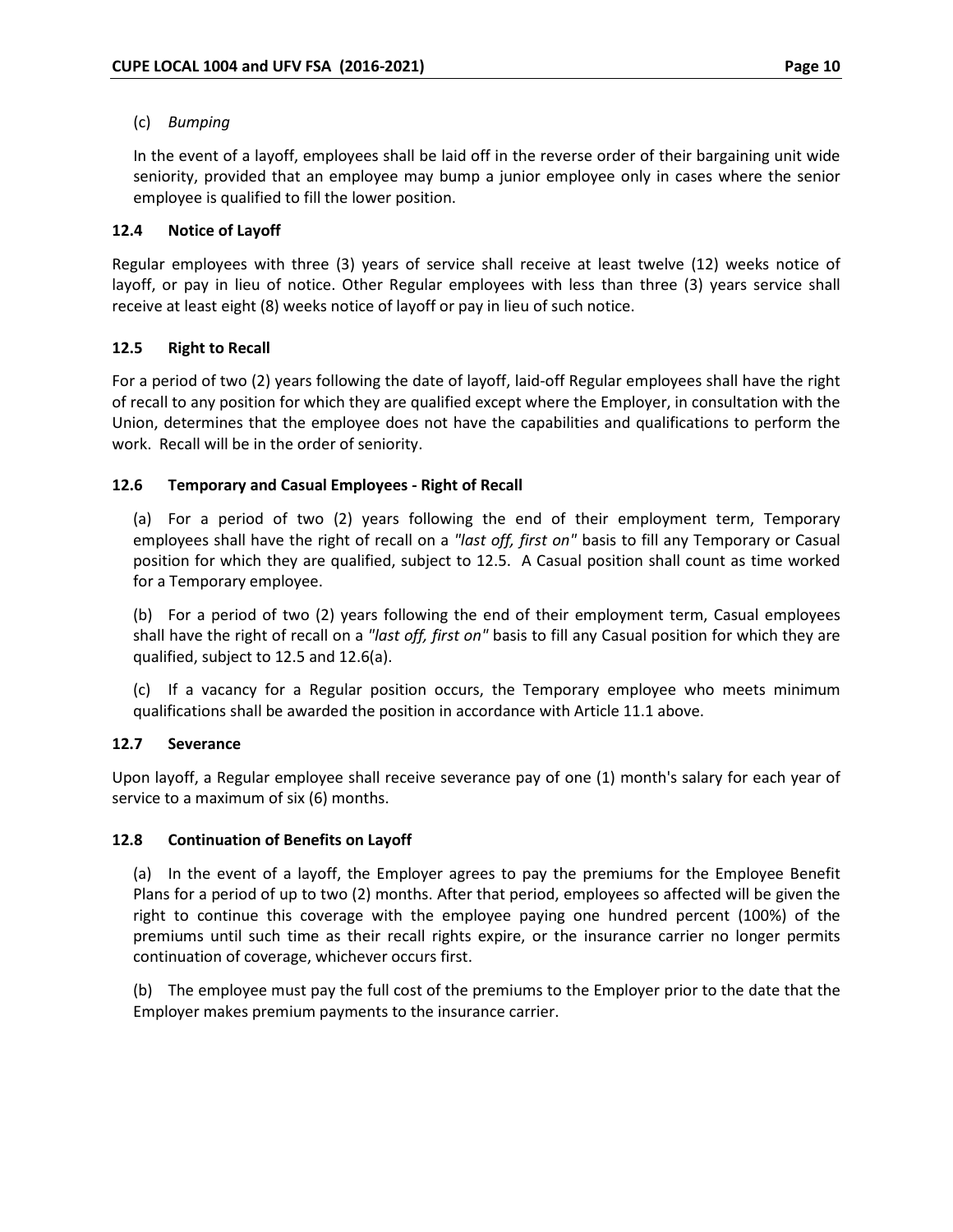# **ARTICLE 13 - DISCIPLINE**

## **13.1 Just Cause**

The Employer shall not discipline an employee bound by the Collective Agreement except for just and reasonable cause.

# **13.2 Right to Union Representation**

An employee shall have a Union representative present at any discussion with supervisory personnel which could form the basis of disciplinary action. Where a supervisor intends to interview an employee for disciplinary purposes, the supervisor shall notify the employee in advance of the purpose of the interview.

## **13.3 Forms of Discipline**

The Employer may, as appropriate, issue verbal warnings or written reprimands before proceeding to more serious forms of discipline. In case of a reprimand, demotion, suspension or dismissal, the Employer shall give written notification of and reasons for the action taken.

# **13.4 Grievable Disciplinary Actions**

All disciplinary actions are grievable under Article 7.

# **13.5 Use of Information for Disciplinary Action**

Only material from an employee's personnel file may be used in a disciplinary action. No records of discussions, evaluations, or pre-disciplinary actions may be used in a disciplinary action unless the employee has been notified, the records have been signed by the employee, and the records have been entered into the employee's personnel file.

## **13.6 Removal from Personnel File**

The Employer agrees to remove from an employee's personnel file any adverse letter twelve (12) months from the date of the letter.

## **ARTICLE 14 - HOURS OF WORK AND OVERTIME**

## **14.1 Hours of Work**

The hours of work for employees shall not exceed thirty-five (35) hours per week. The hours of work for a Part-Time employee to have regular status shall be no less than twenty-one (21) hours per week and no more than thirty-three (33) hours per week. The FSA Executive Officers will schedule these hours in consultation with the employees. Regular hours worked in any one (1) day shall not exceed seven (7) hours unless mutually agreed to for the sole purpose of reducing the number of days in the work week.

# **14.2 Overtime**

(a) *Monday to Friday* - For the purpose of computing overtime for employees, all time worked after seven (7) hours per day (unless mutually agreed to under 14.1) or thirty-five (35) hours per week shall be considered as overtime and paid at the rate of one hundred and fifty percent (150%) of the employee's hourly rate for the first three (3) hours per day and at the rate of two hundred percent (200%) of the employee's hourly rate for daily hours in excess of ten (10) or weekly hours in excess of forty-three (43).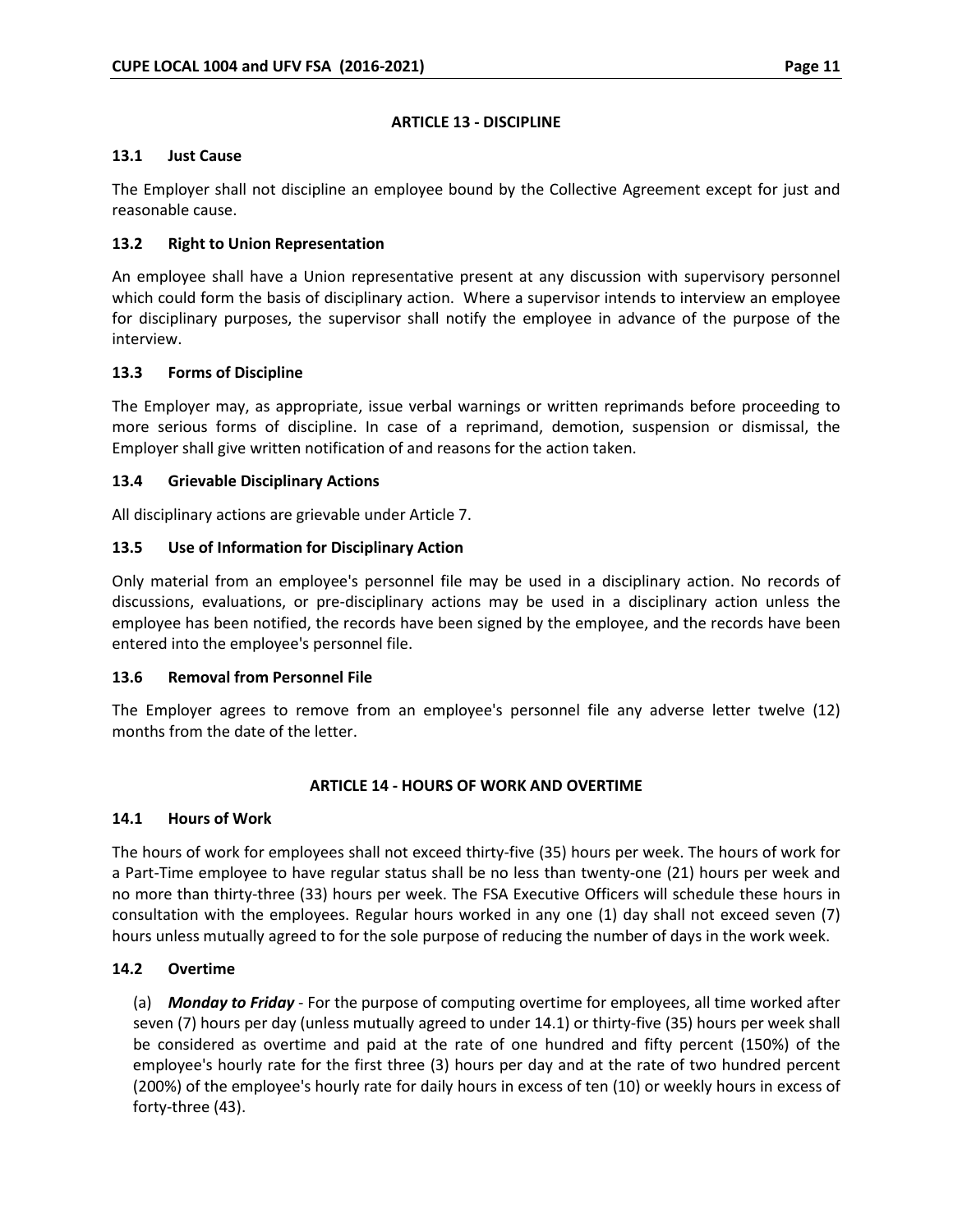(b) *Weekends and Holidays* - All time worked on Saturdays shall be considered as overtime and paid at the rate of one hundred and fifty percent (150%) of the employee's hourly rate for the first three (3) hours, provided weekly hours do not exceed forty-three (43) as per Article 14.2(a) and two hundred percent (200%) for the remainder of the time worked. All time worked on Sundays, or on a statutory holiday, or on a day granted in lieu thereof, shall be considered as overtime and paid at the rate of two hundred percent (200%) of the employee's hourly rate.

(c) *General* - Overtime must be authorized by the Employer. employees will have the option of overtime in advance pay, or time off in lieu of pay, by mutual agreement for all overtime worked. Overtime for employees is voluntary, and employees have the right to refuse overtime. Overtime shall be offered to employees in order of seniority.

#### **14.3 Paid Breaks**

There shall be two (2) fifteen (15) minute paid breaks per day.

#### **14.4 Meal Breaks**

An employee is entitled to a meal period of thirty (30) to sixty (60) minutes, to be scheduled as close to the middle of the work day as possible. If, as a result of an emergency, the employee is required to stay at his or her work station for the meal period, then the employee's work day shall be inclusive of that meal period.

#### **ARTICLE 15 - SALARIES**

#### **15.1 Wage Rates**

The Parties agree to a four and one-half (4½) year term - wages as follows:

| <b>Effective Date</b>           | Wage Rate (\$) |
|---------------------------------|----------------|
| October 1, 2016  \$33.00 / hour |                |
| January 1, 2017  \$34.00 / hour |                |
| January 1, 2018  \$34.43 / hour |                |
| January 1, 2019  \$34.86 / hour |                |
| January 1, 2020  \$35.38 / hour |                |
| January 1, 2021  \$36.00 / hour |                |

New employees will receive eighty-five percent (85%) of the above wage rates during the first six (6) months.

## **15.2 Direct Deposit**

Wages shall be bimonthly. Compensation for all CUPE employees will be deposited to the personal account they have established with a Canadian registered financial institution (Bank or Credit Union) and which they have registered with the Payroll Office.

#### **ARTICLE 16 - EXPENSES**

#### **16.1 Expense Reimbursement**

An employee will be reimbursed for any reasonable expense incurred while engaged in the business of the Employer, such as travel expenses between campuses, travel expenses outside the university region, meals, and accommodation costs for activities taking place off campus. An employee who has incurred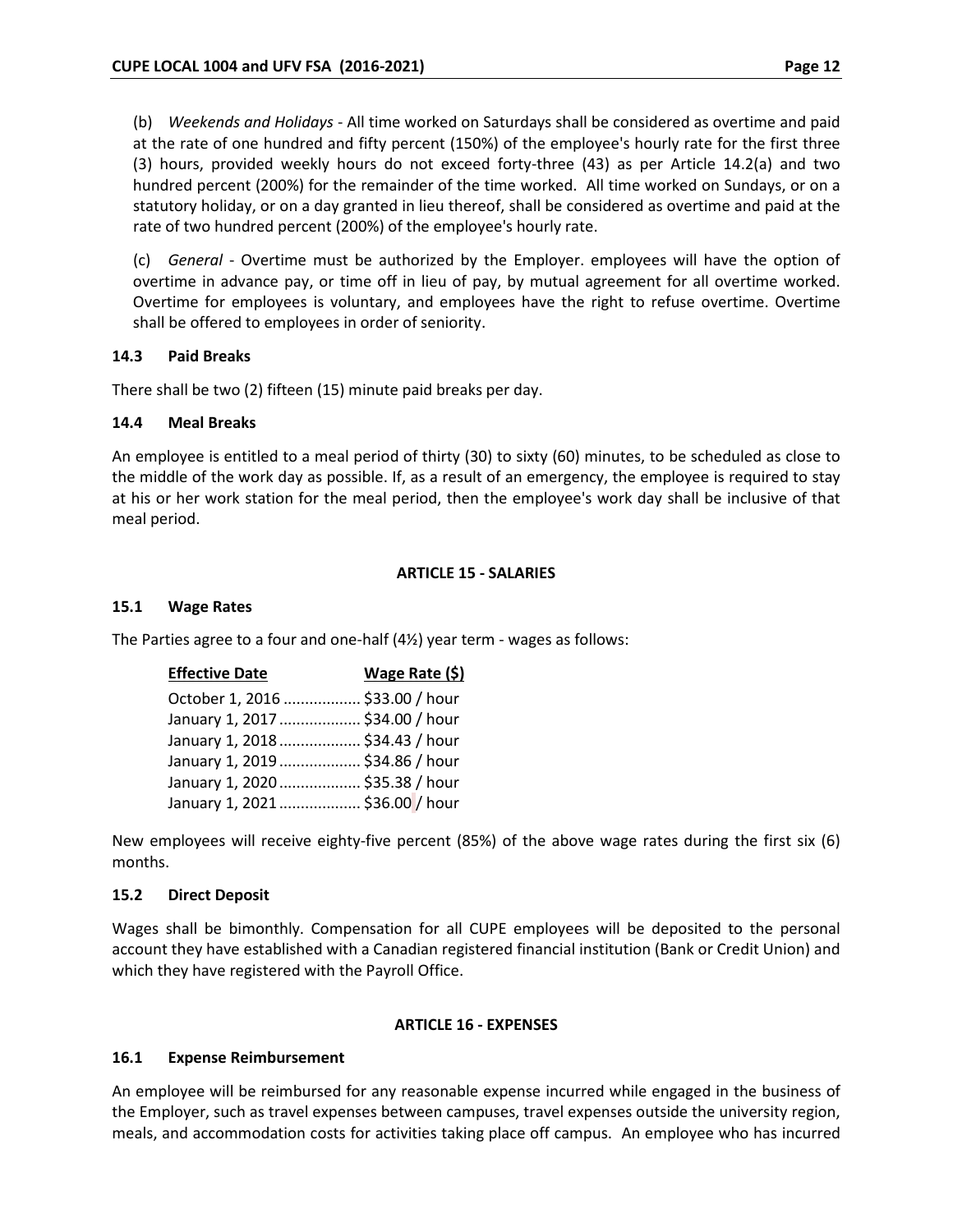extraordinary expenses during unusual working hours, such as meals or unanticipated child care costs, may apply to the Secretary-Treasurer to have these expenses reimbursed if appropriate.

## **16.2 Expense Rates**

Expense rates shall be amended in accordance with any increases in the Employer's expense rates for its members during the term of this Agreement. The expense rate for employees during this term of the Agreement shall not fall below those rates in effect at the time the Agreement is signed.

## **16.3 Receipts Required**

Receipts are required for all expenses.

# **16.4 Additional Expenses**

Additional expenses shall not be reimbursed unless they are authorized in advance by the Secretary-Treasurer.

# **ARTICLE 17 - AUTOMOBILE TRANSPORTATION**

## **17.1 Mileage**

All employees required to use their personal vehicle in the performance of their duties shall have their mileage reimbursed at the current Canada Revenue Agency maximum non- taxable mileage rate available at *<http://www.cra-arc.gc.ca/tx/bsnss/tpcs/pyrll/bnfts/tmbl/llwnc/rts-eng.html.>*

## **17.2 Travel Insurance**

If an employee is required to travel more than six (6) times per month on FSA business, the Employer will purchase business travel insurance for the employee. Prior approval of the President is required. The employee will purchase the insurance and then be reimbursed for the difference between to and from work insurance and business insurance, both at the maximum safe-driver discount rate.

## **ARTICLE 18 - ANNUAL VACATION**

## **18.1 Vacation Allowance**

Employees shall receive vacation as follows:

| Year                       | <b>Working Days</b> |
|----------------------------|---------------------|
| Year One15 working days    |                     |
| Year Two 17 working days   |                     |
| Year Three20 working days  |                     |
| Year Four22 working days   |                     |
| Year Five25 working days   |                     |
| Year Six26 working days    |                     |
| Year Seven27 working days  |                     |
| Year Eight 28 working days |                     |
| Year Nine29 working days   |                     |
| Year Ten 30 working days   |                     |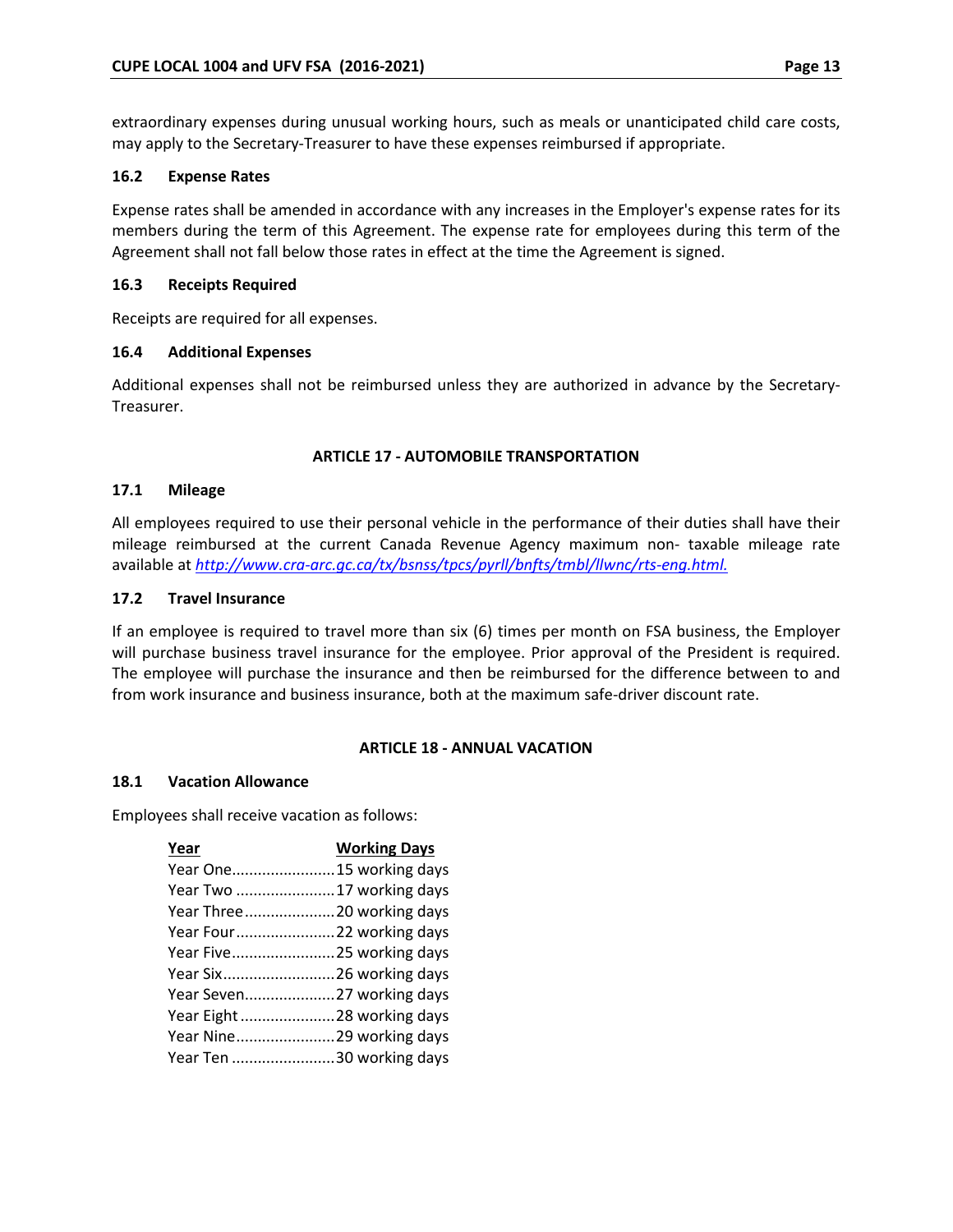## **18.2 Part-Time Employee Vacation Allowance**

Vacation entitlements shall be prorated for part-time employees based on percentages of full-time work. For partial years of service, vacation shall be prorated on the basis of the percentage of one full year's service completed in that fiscal year.

# **18.3 Fiscal Year Defined**

Vacation entitlement is accrued in each fiscal year. A fiscal year is the twelve (12) month period commencing April 1st and ending March 31st.

Annual vacation is taken within the year in which it is accrued and shall be deducted from the total entitlement for that year. With the Employer's approval, up to twenty percent (20%) of a year's vacation entitlement may be carried over to the following year.

# **18.4 Vacation Approval and Scheduling**

Vacation shall be taken at a time approved by the Employer; such approval shall not be unreasonably withheld and shall reasonably accommodate the choice of the employee. In scheduling the vacations of employees, the Employer shall make reasonable effort to arrive at an equitable arrangement of vacation schedules for all employees.

Changes to an employee's approved vacation may occur only with the mutual consent of the Employer and the employee.

# **ARTICLE 19 - PAID HOLIDAYS**

## **19.1 Statutory or Declared Holidays**

Employees will receive the following Statutory Holidays off with pay:

| New Year's Eve Day | British Columbia Day |  |
|--------------------|----------------------|--|
| New Year's Day     | Labour Day           |  |
| Family Day         | Thanksgiving Day     |  |
| Good Friday        | Remembrance Day      |  |
| Easter Monday      | Christmas Eve Day    |  |
| Victoria Day       | Christmas Day        |  |
| Canada Day         | <b>Boxing Day</b>    |  |

Employees will also receive any other day declared a holiday by the Federal, Provincial, or Municipal governments, or granted by the University Board to members of the Employer.

## **19.2 Holidays Falling on a Weekend or During Vacation Time**

When a holiday referred to in Article 19.1 falls in an employee's vacation period or on a weekend, the employee will be given an additional day off with pay.

## **19.3 Floating Day**

Employees shall receive one (1) floating holiday per year.

# **19.4 Office Closure**

Employees may be granted additional time off with pay on the working days between Boxing Day and New Year's Day at the discretion of the President.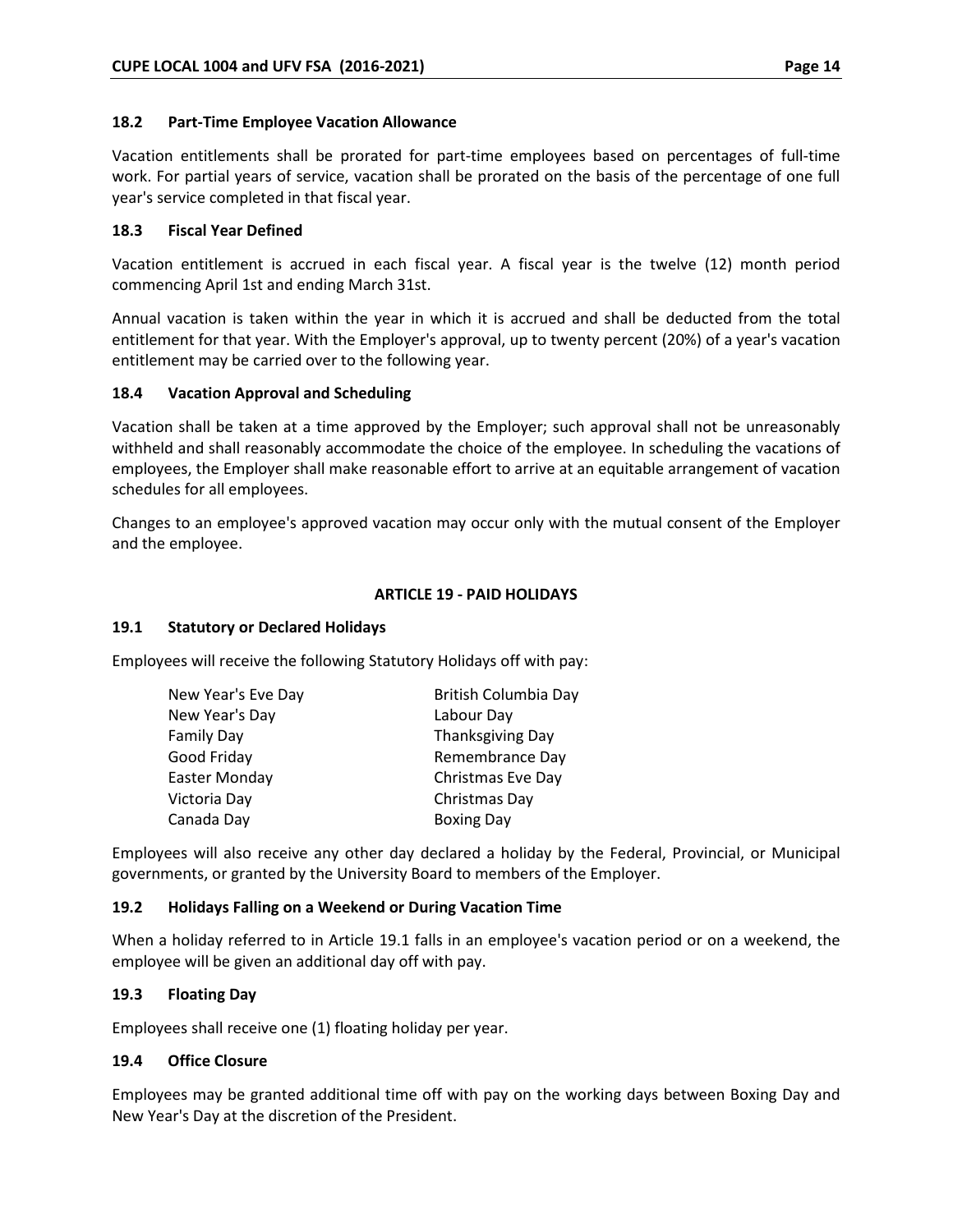## **ARTICLE 20 - PROFESSIONAL DEVELOPMENT / STAFF TRAINING**

## **20.1 Regular Full-Time Employees**

An employee on a Regular Full-Time appointment shall be eligible for up to fifteen (15) working days for Professional Development and training activities per year.

# **20.2 Regular Part-Time Employees**

Professional development entitlement for Regular Part-Time employees will be prorated in accordance with the employee's appointment category and the entitlements of Article 20.1.

# **20.3 Professional Development for Temporary or Casual Employees**

Professional development entitlements do not apply to temporary or Casual employees.

# **20.4 Unused Professional Development**

Professional development or staff training days not used in one (1) year shall not carry forward to the following year.

# **20.5 Staff Training**

(a) Where the Employer designates education or training as job required or Employer initiated, the Employer shall pay the fees and reasonable expenses for the employee to participate in the activity. Such designation shall take place after consultation with the employee. Employees who disagree with the Employer's designation of the activity as training, or as not required for the performance of their duties, shall have the right to grieve that decision in accordance with the provisions of Article 7 (grievance procedure).

(b) Attendance at such activities shall be treated as time worked by the employee.

## **20.6 Professional Development**

(a) Professional development and training activities are defined as those activities which enhance employees' abilities to perform their duties or those activities which enhance employees' career development through self-directed and self-initiated activities.

(b) The Professional Development Committee shall consist of one (1) Employer Representative (President or designate) and one (1) Union Representative (as appointed by the Union).

(c) The Committee shall meet at least once each year to determine an appropriate Professional Development schedule. The Committee shall be convened to review applications as they are received. The submission of applications and the convening of the Committee shall be done in a timely manner. If an application is not approved, the employee shall have the option of taking unassisted (unpaid) leave, provided this leave does not disrupt the operation of the office.

(d) In any year:

(1) Each Regular Full-Time employee is guaranteed a maximum allocation of twelve hundred dollars (\$1200) in approved PD Funds. Each Regular Part-Time employee is guaranteed a prorated maximum amount based on their hours of work.

(2) An employee may apply to the PD Committee for an increased allocation for any particular proposal or to have their unused minimum allocation as set out in Article 20.6(d)(4)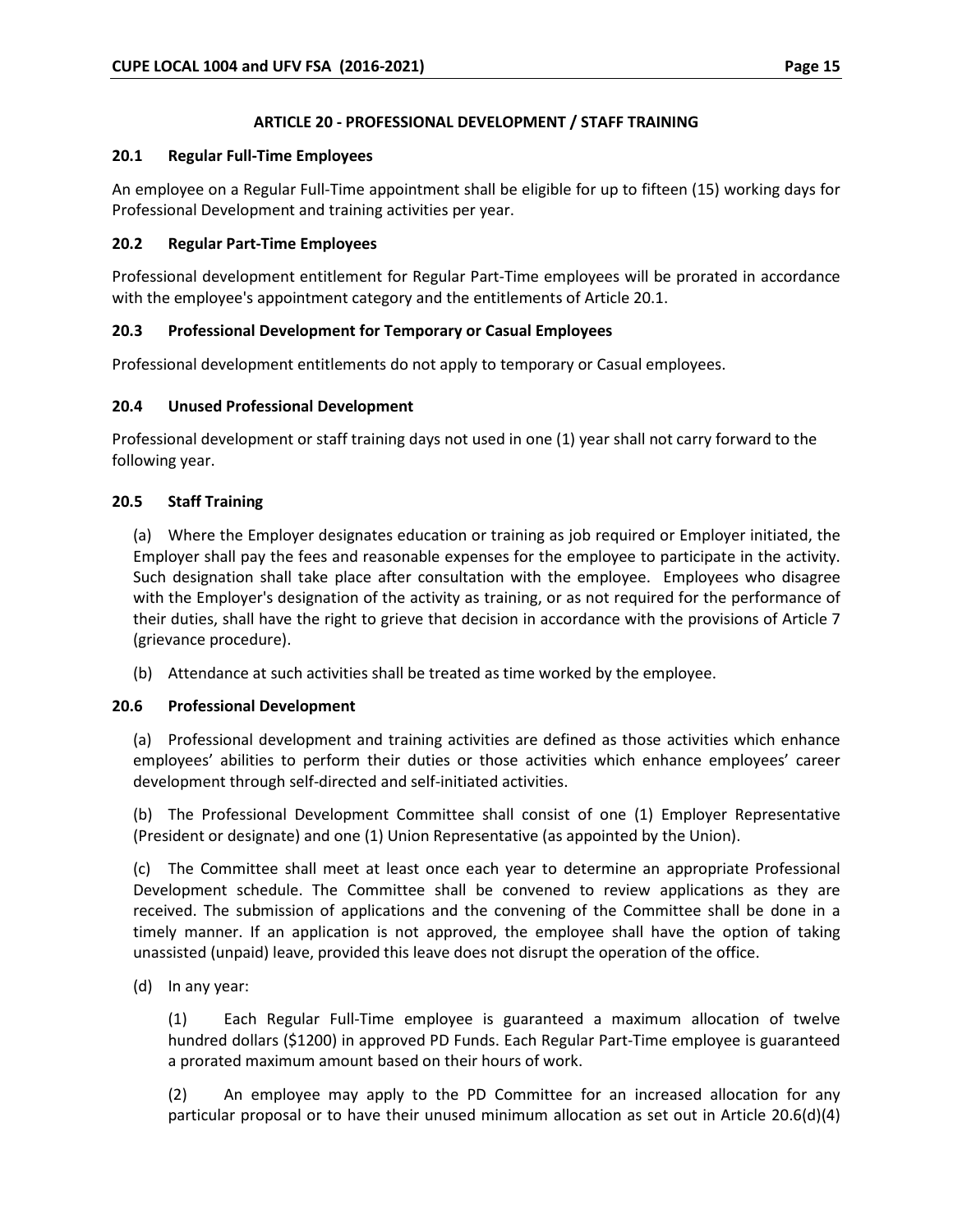extended for a further year. The reasonableness of the request shall be justified by the employee and adjudicated by the PD Committee.

## (3) *Employee Obligation*

An employee granted professional development leave may be required to maintain contact with the Employer and provide such information as will allow the Employer to determine whether or not the conditions of the leave have been met. An employee granted professional development leave may be required by the Employer to return to work for a period equal to twice (2 times) the length of the leave period, and to submit acceptable activity reports to the PD Committee. An employee who defaults on these conditions may be required to refund part or all of the amount paid, on terms the Employer considers appropriate. If the employee fails to return to work or leaves the job before completing the full period of obligation, the maximum amount of repayment shall be prorated on the proportion of obligation unfulfilled.

(4) An employee may carry forward his/her unused minimum allocation for up to two (2) years on a rolling basis, however, such accumulated funds shall not be paid upon the employee's termination, resignation, layoff, retirement, or death.

#### **ARTICLE 21 - PENSIONS**

#### **21.1 Municipal Pension Plan (MPP) Enrollment**

All new employees shall, as a condition of employment, enroll in the Municipal Pension Plan upon commencement of employment.

## **21.2 Employees Who Do Not Qualify for MPP**

Any employee who does not qualify for Municipal Pension Plan enrollment shall have an amount equal to six percent (6%) of his/her gross annual salary paid by the Employer, in quarterly installments, directed into the Registered Retirement Savings Plan (RRSP) of the employee.

#### **21.3 Probation Waived for Enrollment**

A new employee shall, for the purposes of enrollment in the Municipal Pension Plan only, have his/her probation waived.

#### **ARTICLE 22 - BENEFITS & SICK LEAVE**

#### **22.1 Benefits**

The Employer will provide each employee access to the following benefit plans through the FPSE employee benefit plan:

- AD&D Insurance
- Extended Health Care
- Dental Care
- Life Insurance
- Short Term Disability
- Long Term Disability

Employees who have alternative coverage under a spouse's plan are permitted to waive coverage under the extended health and dental care plans. The employee must complete a waiver that identifies both the alternative coverage and carriers.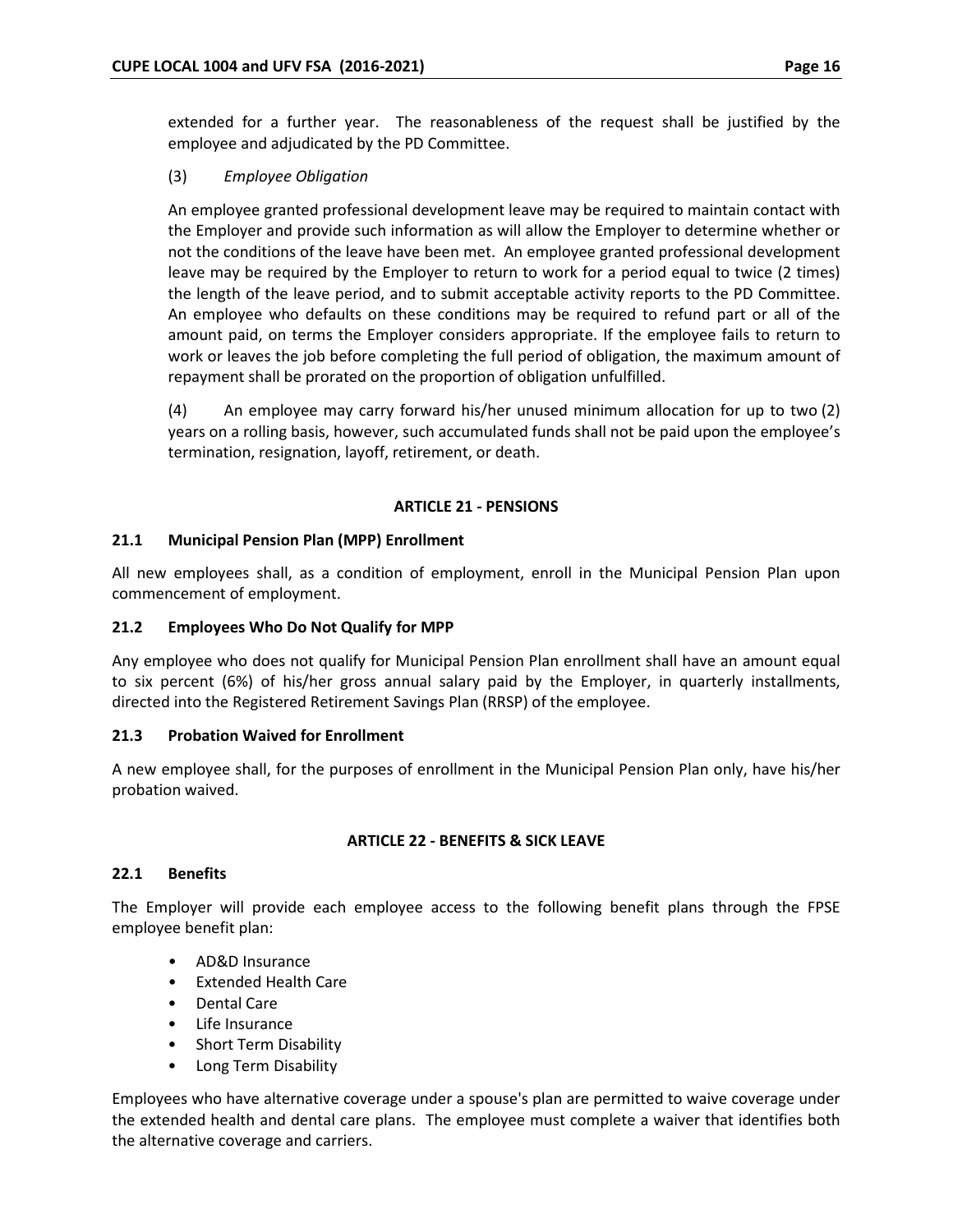The Employer will pay one hundred percent (100%) of the premiums for the above plans and for the Medical Services Plan of British Columbia (MSP).

# **22.2 Sick Leave**

An employee absent from work on account of illness shall continue to receive his/her full salary and benefits for up to thirty (30) working days per year. Sick leave for part-time employees will be prorated accordingly. Following four (4) working days of such absence, an employee may, at the Employer's discretion, be required to provide a certificate from a medical practitioner. Any unused sick leave shall be accumulated, up to a maximum of two (2) years allotment.

(a) In the case of illness of a member of the immediate family of an employee, when no one at home other than the employee can provide for the needs of the ill person, the employee is entitled to use sick leave entitlement for this purpose up to a maximum of ten (10) working days per year.

(b) Salary continuance days will be substituted for vacation time where an employee can demonstrate that he or she was ill during scheduled vacation time.

## **22.3 Short-Term Disability**

The Employer shall provide short-term disability protection (weekly indemnity benefit) insuring seventy percent (70%) of an employee's regular salary, in the event of illness or accident, to cover the period from the thirty-first  $(31<sup>st</sup>)$  working day of an incapacity to the ninety-fourth  $(94<sup>th</sup>)$  working day.

# **22.4 WorkSafe BC**

Where an employee suffers from a disease or illness or incurs personal injury (which disease, illness, or injury is hereinafter called the "disability") and the employee is entitled to time loss compensation therefore under the *Workers' Compensation Act*, he/she shall not be entitled to receive salary continuance (see Article 22.2) for time lost by reason of any such disability.

Up to a maximum period of one (1) year, all monies received by an employee by way of compensation for loss of wages under the said Act shall be paid to the Employer. In return for such payment and up to a maximum period of one (1) year, the Employer shall pay the employee the amount of his/her salary (up to the maximum reference salary specified in the *WorkSafe BC* regulations) to which he/she would have been entitled but for the disability.

## **22.5 Long-Term Disability**

The Employer will provide each employee access to a Long Term Disability Plan. Participation in the Long-Term Disability Plan is required. The Employer will pay one hundred percent (100%) of the premiums for LTD.

(a) The Employer has the right to fill a vacancy which results from an employee's absence due to LTD leave. Normally such vacancies shall be filled by offering work to existing employees in order of seniority.

## (b) *Returning to Work from LTD Leave*

(1) Employees returning to work from LTD leave within two (2) years of the commencement of the leave shall be entitled to return to their same or an equivalent position, provided that the President is satisfied by medical evidence that they are of sufficient health to assume the position.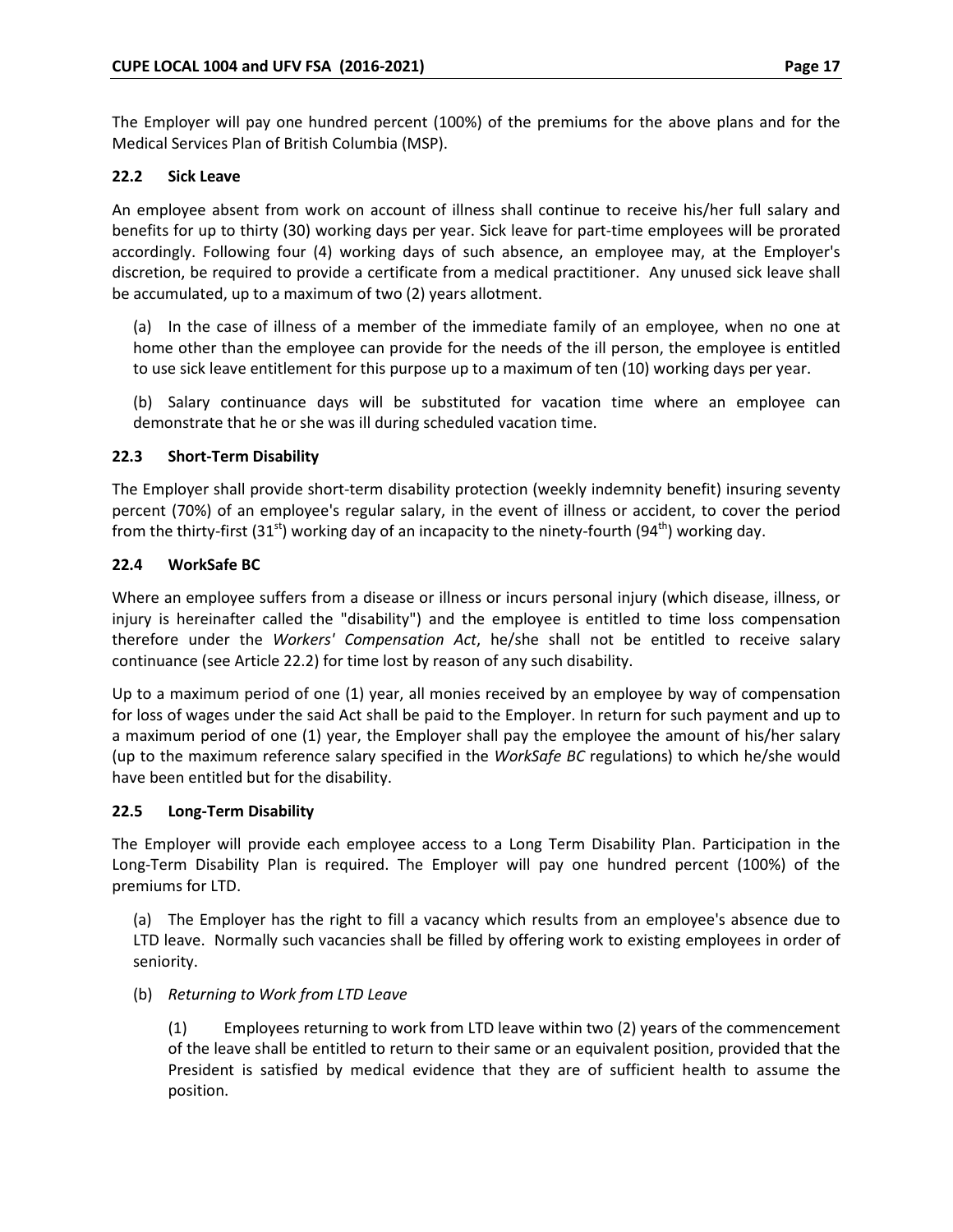(2) Employees returning to work pursuant to (1) above shall provide the President with written notification of their desire to return to work, at least four (4) months prior to the date of their intended return.

(c) At the discretion of the Union, an employee who is absent on LTD leave may be considered to be a member of the bargaining unit. The Union will assume the responsibility for the collection of any dues or their equivalent during the period of absence.

# **22.6 Minimum Level of Benefits**

The benefits provided for in this Article shall not fall below the level in existence at the date of signing as described in Appendix C, save and except as they are reduced or altered through circumstances beyond the control of the Employer.

# **22.7 Protection from Layoff or Termination**

Employees shall not be laid off or terminated by reason of illness, injury, or physical or mental disability which prevents them from performing their duties.

# **22.8 Health Spending Account**

Employees are entitled to a Health Spending Account (HSA) of five hundred dollars (\$500) annually. This amount will be prorated for less than full-time employees. The HSA is a way to pay for out-of-pocket Medical, Dental, and other health and wellness expenses for the employee and their dependents.

All employees will have funds on deposit in the HSA for the fiscal year April 1 to March 31. Any unused amount in the HSA may be carried forward for up to one (1) fiscal year or transferred to the employee's registered savings plan in accordance with CRA rules.

For the period of October 2017 through March 2018, a onetime credit of two hundred fifty dollars (\$250) (prorated) will be credited representing fifty percent (50%) of the full entitlement.

## **ARTICLE 23 - PREGNANCY/PARENTAL LEAVE**

# **23.1 Pregnancy/Parental Leave Requests**

An employee desiring pregnancy/parental leave without pay shall be granted such leave pursuant to the *Employment Standards Act*.

## **23.2 Duration of Leave**

An employee is entitled to unpaid leave of up to one (1) year in connection with the birth or adoption of a child, during which time seniority shall continue to accrue.

## **23.3 Position upon Return**

An employee on pregnancy/parental leave shall return to his/her former position or to a position of equal rank and salary.

## **23.4 Sub Plan**

Effective date of ratification, when on pregnancy or parental leave, an employee will receive a supplemental payment added to Employment Insurance benefits as follows:

(1) For the first two (2) weeks of pregnancy leave an employee shall receive one hundred percent (100%) of her salary calculated on her average base salary.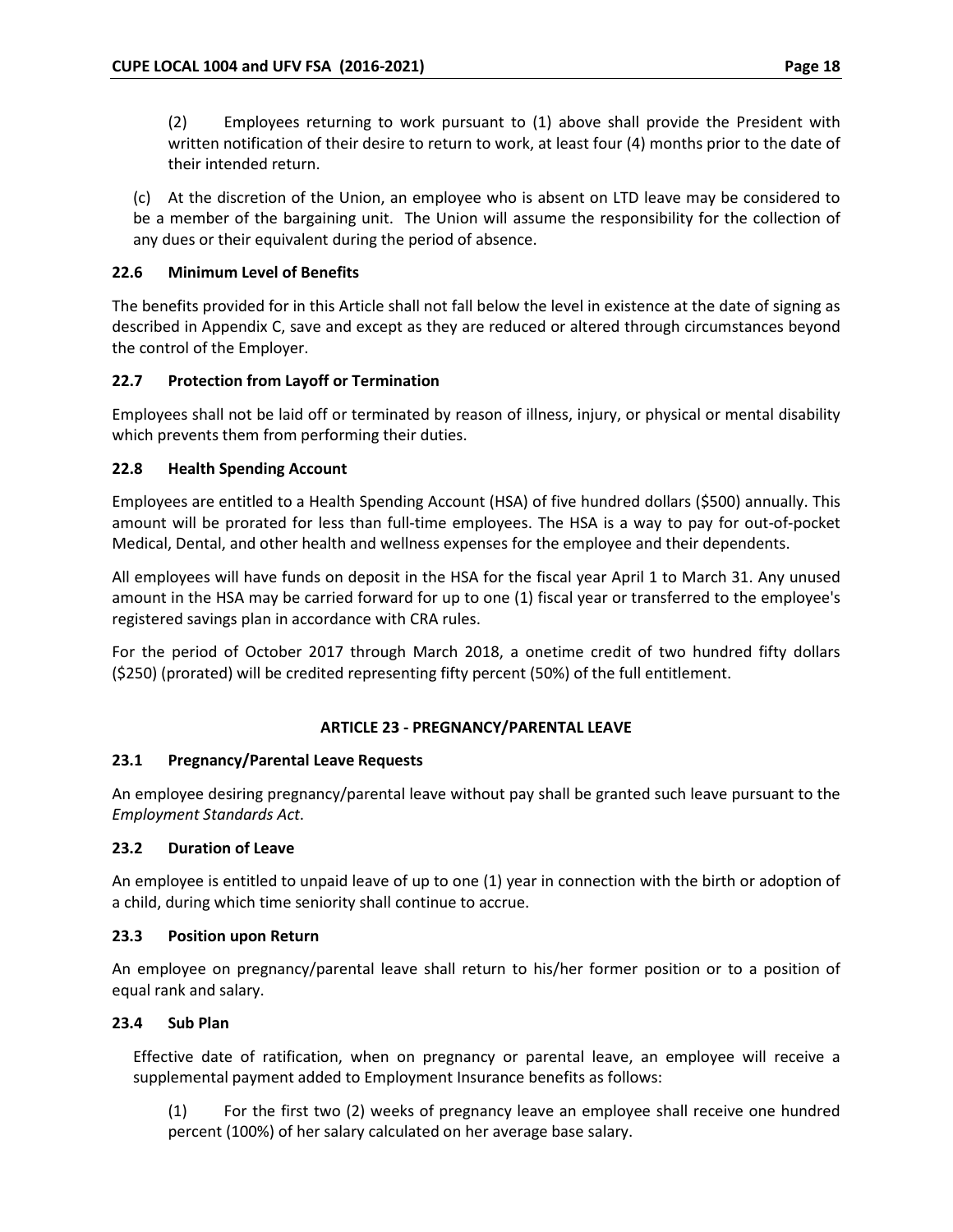(2) For a maximum of fifteen (15) additional weeks of pregnancy leave the employee shall receive an amount equal to the difference between the Employment Insurance benefits and ninety-five percent (95%) of her salary calculated on her average base salary.

(3) For up to a maximum of thirty-five (35) weeks of parental leave, the biological mother shall receive an amount equal to the difference between the Employment Insurance benefits and eighty-five percent (85%) of the employee's salary calculated on her average base salary.

(4) For up to a maximum of thirty-seven (37) weeks of parental leave, the biological father or adoptive parent shall receive an amount equal to the difference between the Employment Insurance benefits and eighty-five percent (85%) of the employee's salary calculated on his/her average base salary.

(5) The average base salary for the purpose of Article 23.4(1) through (4) is the employee's average base salary for the twenty-six (26) weeks preceding the pregnancy or parental leave. If the employee has been on unpaid leave for part of the preceding twenty-six (26) weeks, then up to four (4) weeks of that unpaid leave will be subtracted from the twenty-six (26) weeks for the purpose of calculating the average base salary.

(b) An employee is not entitled to receive Supplemental Employment Benefits and disability benefits concurrently. To receive Supplemental Employment Benefits the employee shall provide the Employer with proof of application for and receipt of Employment Insurance benefits.

(c) If an employee is disentitled or disqualified from Employment Insurance pregnancy or parental benefits, the employee shall receive the supplemental payment or the appropriate percentage less the amount of Employment Insurance benefits the employee would have received if qualified for Employment Insurance benefits.

## **ARTICLE 24 - POLITICAL LEAVE**

## **24.1 Leave to Campaign and/or Hold Office**

(a) If nominated as a candidate for election at the Federal, Provincial or Municipal level, leave of absence without pay shall be provided to take part in the election campaign. During the period of leave provided for the election campaign, the Employer will maintain, at the written request of the employee, all health and welfare and statutory benefits. The employee shall reimburse the Employer for the cost of the benefits maintained.

(b) If elected to full-time office, unpaid leave of absence shall be provided for the term of the office. Leave under this Article shall be limited to one term of office. The employee shall give the Employer two (2) months' written notice prior to resuming his/her position with the Employer. Written notice of taking political leave of absence shall be given by the employee at least one (1) month prior to the commencement of the leave.

## **ARTICLE 25 - OTHER LEAVES**

## **25.1 Family Illness/Household Emergency**

An employee may be granted seven (7) days' paid leave in the event of: family illness, serious illness or the death of a spouse, common-law spouse, parent, child, sibling, mother-in-law, father-in-law, son-inlaw, daughter-in-law, grandchild or grandparent, or any other person with the approval of the Employer, or household emergency such as flooding. At the discretion of the President, such paid leave may be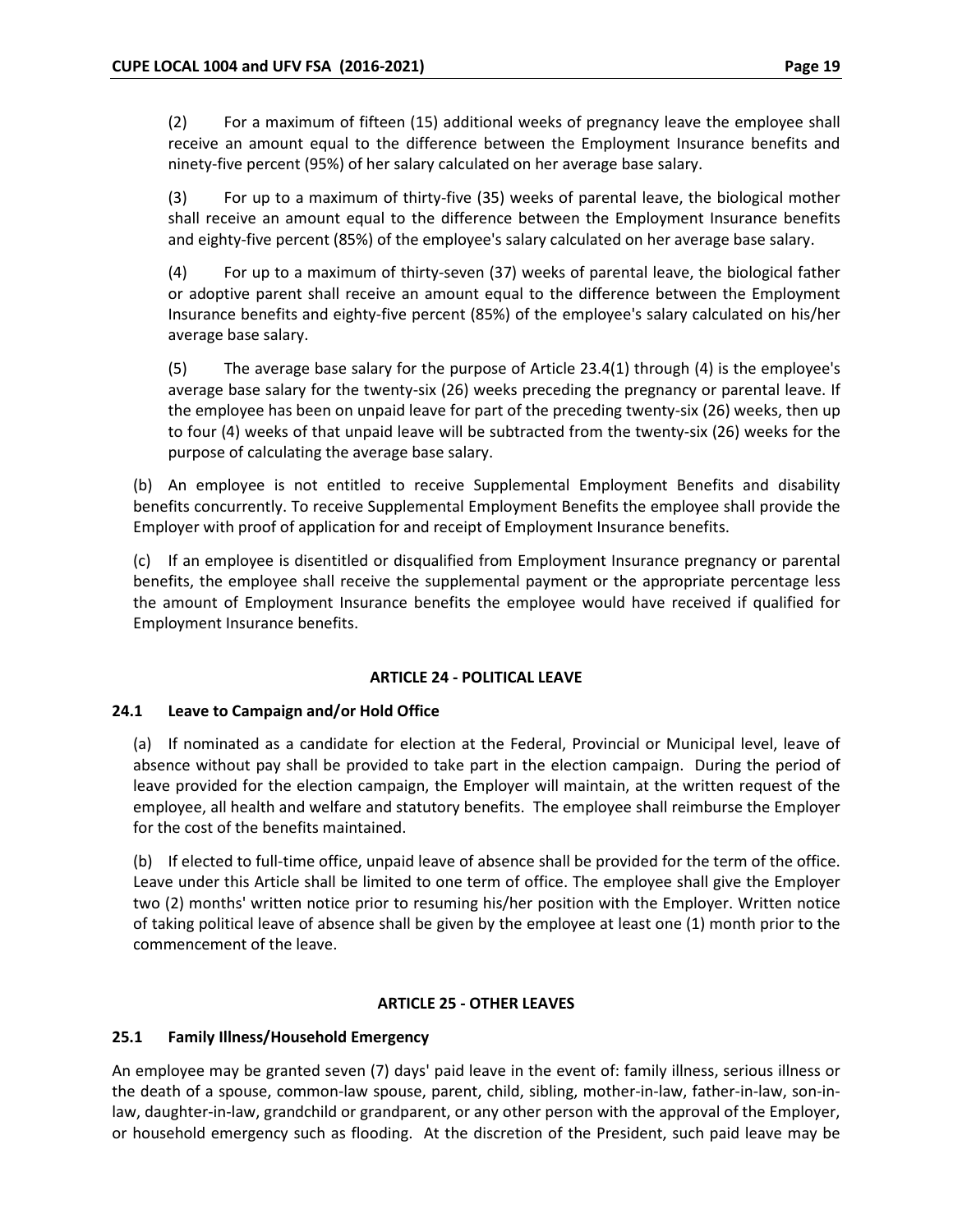extended if justified in the circumstances, and/or the employee may elect to take up to one (1) month's leave of absence without pay.

## **25.2 Compassionate Care Leave**

As of January 4, 2004, the Employment Insurance (El) Compassionate Care Benefit is available to Eleligible workers who must be absent from work to provide care of support to a child, parent, spouse or common-law partner who has a serious medical condition with a significant risk of death within six months.

To be eligible for this benefit, employees must have worked 600 hours at their current job and obtain a medical certificate from the attending doctor or medical practitioner indicating the ill family member's condition and need for care. Applications are made to Human Resources Development Canada.

Seniority and benefits will be maintained for employees on compassionate care leave.

# **25.3 Leave of Absence Without Pay**

After two (2) years' employment, an employee may apply for and receive up to six (6) months' leave of absence without pay. Approval for such leave must be obtained from the Employer in writing and shall not be unreasonably withheld. Unless the Employer and the employee mutually agree otherwise, an employee, upon completing such a leave of absence without pay, shall return to employment for at least another two (2) years before becoming eligible for another leave of absence without pay under this Article.

# **25.4 Other Unpaid Leaves of Absence**

Unpaid leave of absence not otherwise provided for in this Agreement may be granted at the discretion of the Employer.

## **25.5 Leave for Court Appearances**

An employee is entitled to paid leave as required in the event that the employee's summoned as a juror or witness in any court or tribunal empowered by law to compel attendance of witnesses. The employee shall remit to the Employer all monies paid to him/her by the court, except for the travelling and meal allowances not reimbursed by the Employer.

## **25.6 Non-Routine Medical Appointments**

An employee shall receive time off with pay in the event of doctor and dentist appointments which cannot reasonably be made outside normal working hours. Such time off must have prior approval of the Employer. Such approval shall not be unreasonably withheld.

## **25.7 Special Leave**

An employee may be granted a special leave of absence without pay to assist the employee in coping with domestic contingencies or unforeseen emergencies that affect the employee or the employee's immediate family. This special leave may be granted, in addition to any other leave entitlement, for but not limited to such domestic contingencies as illness in the immediate family, births, care of elderly members of immediate family, moving, marriage of the employee. Such special leave shall not be unreasonably withheld.

The Employer agrees to pay the premiums for the employee Benefit Plans for the duration of the special leave for up to three (3) months.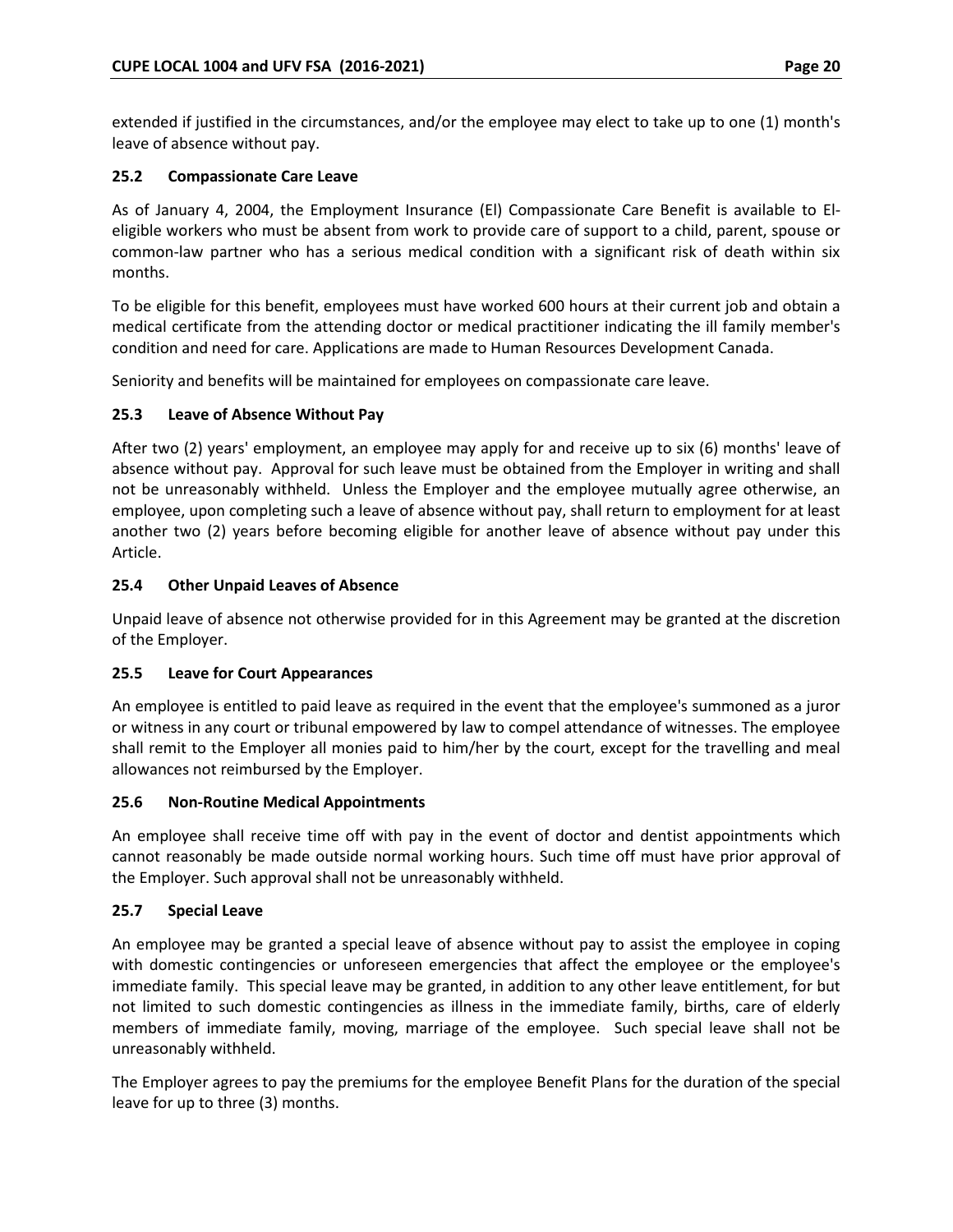#### **ARTICLE 26 - GENERAL**

#### **26.1 Union Bug**

All typewritten and/or word processed work in the office of the Employer shall bear the Local 1004 CUPE Union label if such work is performed by a member of the Union.

#### **26.2 Labour Relations Committee**

A Labour Relations Committee will be established and will consist of two (2) members; one (1) Employer representative and one (1) CUPE employee representative. This Committee shall meet no less than three (3) times per year at a mutually agreeable time and place. Either party may call a meeting as necessary. The employee representative shall not suffer any loss of wages while attending this Committee. The purpose of the Labour Relations Committee is to promote the cooperative resolution of workplace issues, to respond and adapt to changes in the economy, to foster the development of work-related skills and to promote workplace productivity. The Committee shall not have jurisdiction over wages or any matter of collective bargaining including the administration of this Collective Agreement. This Committee shall assume the responsibilities established under the *British Columbia Labour Relations Code, Section 53*.

#### **ARTICLE 27 - TERM OF AGREEMENT**

#### **27.1 Term**

This Agreement shall be in full force and effect from October 1, 2016 until March 31, 2021 and shall continue from year to year unless written notice is given by either party of their intent to negotiate changes within the four (4) months period proceeding the expiry date of the Agreement. During the period of negotiation, the Agreement shall remain in full force and effect. *Subsections 50.2 and 50.3* of the *Labour Code* shall not apply.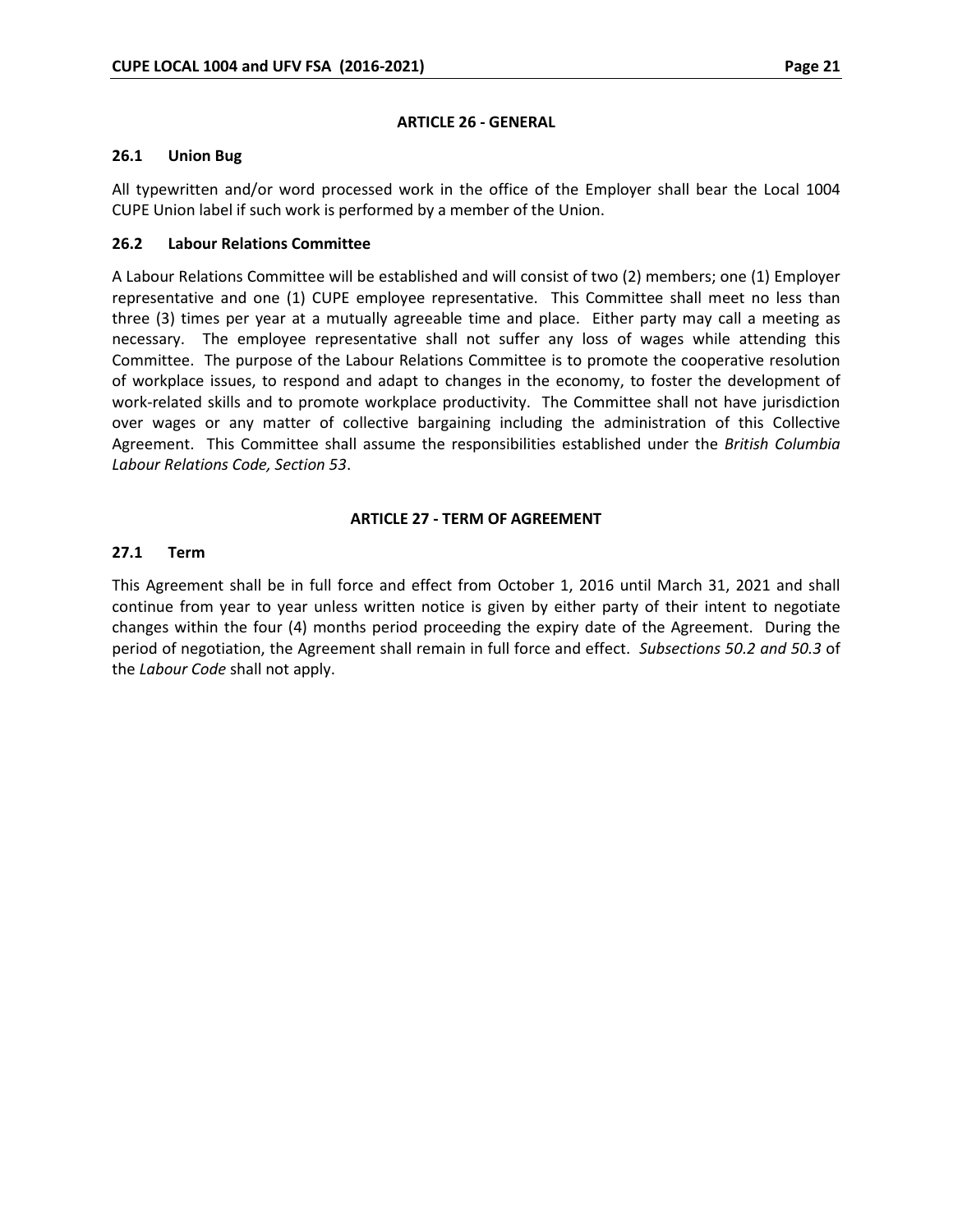Dated at  $\sqrt{A}$   $\sim$   $\sqrt{B}$ .C., this  $\leq$  day of  $\frac{1}{2}$   $\sim$   $\sim$  2018.

**FOR THE UNION** 

odu Andrew Ledger

President

Harmandeep Dhaliwal Bargaining Committee

omto

Tanja Rourke **Bargaining Committee** 

Kirsten Daub

Business Agent

**FOR THE EMPLOYER** 

Sean Parkinson<br>President<br>*J J* 

Sean Parkinson<br>President

-

<sup>~</sup>*.* ,11 Michael Maschek Secretary-Treasurer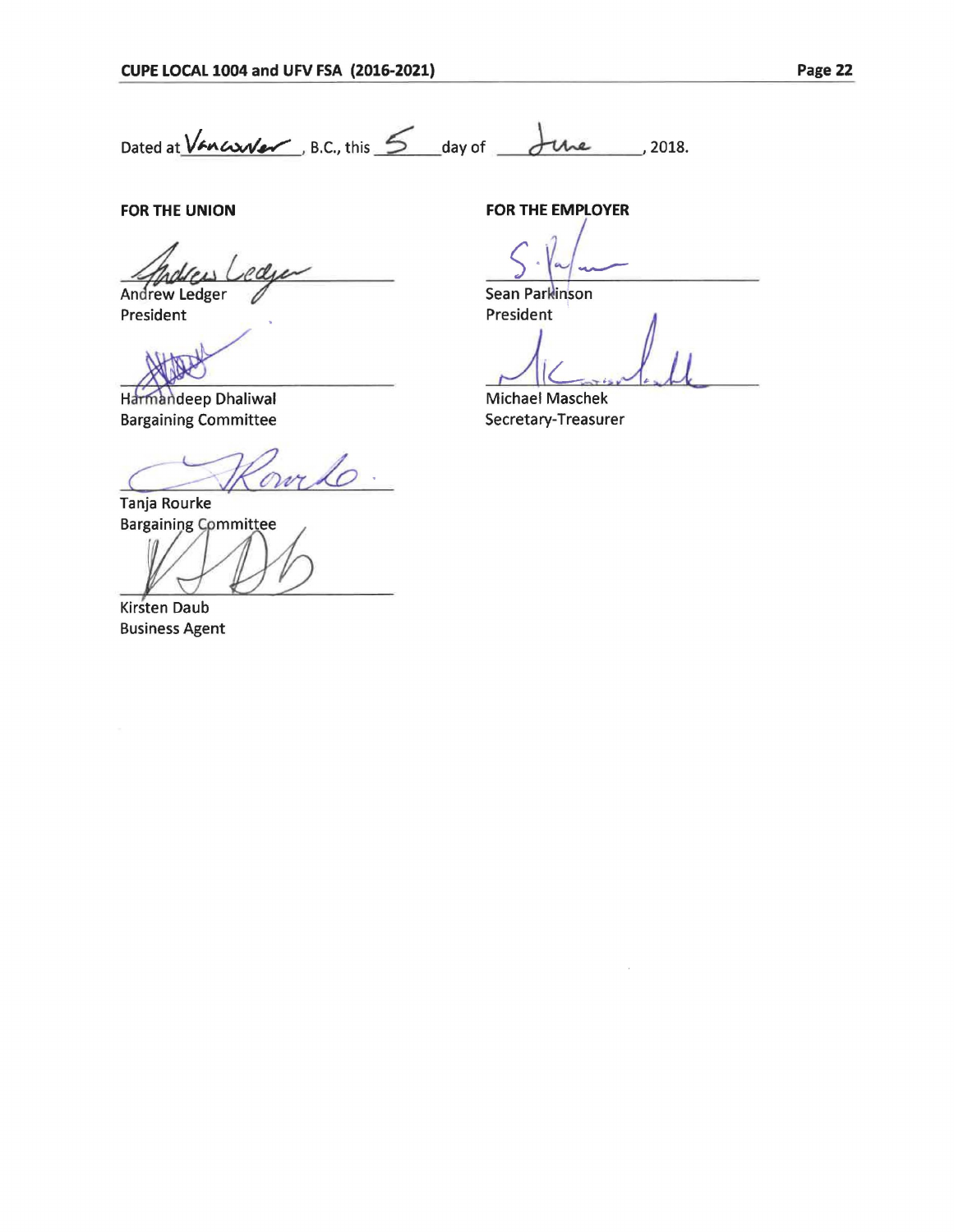# **APPENDIX "A"**

# **SENIORITY LIST**

- **Tanja Rourke Manufals 2009** July 28th, 2009
- Harmandeep Dhaliwal September 28th, 2009

# **Employees Date of Initial Appointment**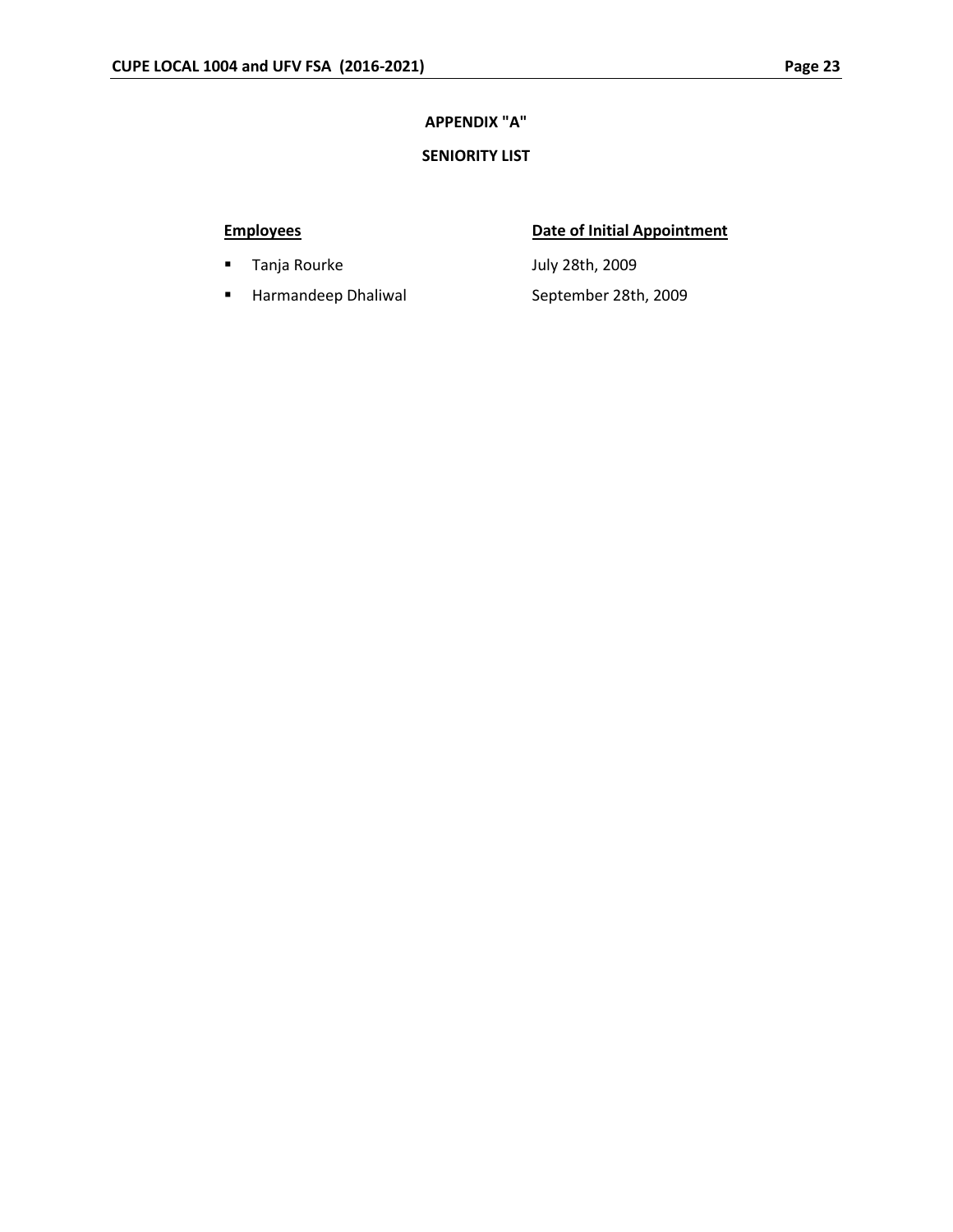#### **APPENDIX B**

#### **JOB DESCRIPTION - FINANCIAL COORDINATOR**

#### **Reports to the Secretary-Treasurer**

Under the general direction of the Secretary-Treasurer works independently on the day to day responsibilities of the job, reporting unusual problems or concerns to the Secretary-Treasurer. Reports any financial matters to the Secretary-Treasurer and works with them on the annual budget and annual review. Receives assignments and direction from the Secretary-Treasurer. Provides regular update on financial condition to the Secretary-Treasurer.

#### **Job Summary**

The Financial Coordinator provides support to the Secretary-Treasurer by handling the day to day accounting and financial responsibilities of the Association and assisting with the preparation of the annual budget and annual review as well as assisting with the purchase of office equipment, furniture and software.

The job involves the processing of all accounts payable and receivable transactions and the maintenance of related records; the performance of a variety of financial accounting tasks such as liaising with the bank, investment managers, UFV, other suppliers, employee benefit company, external accountant and other external contacts, as required; the maintenance of bank accounts; coordinating the management of investments; ensuring the maintenance and preparation of payroll records, staff benefits and pension plan; participating in the purchase of equipment and services; participating in the preparation and maintenance of the annual budget; assisting in the annual review; research work on various FSA financial issues; the preparation of a variety of reports, statements, summaries and correspondence; the operation of a personal computer and the use of accounting, spreadsheet, database and word processing software; the training of other staff on accounting functions (if needed); the performance of a variety of clerical tasks; the provision of backup to the Administrative Coordinator.

#### **Job Duties**

- 1. Processes all accounts payable transactions and maintains related records by performing such tasks as: checking invoices for supplies, equipment and services against corresponding records; checking expense claims against receipts and ensuring expenses are covered in accordance with current policy and approved budget; credit card reconciliations; monitoring cell phone usage; making or verifying various calculations for accounts payable transactions; preparing and issuing cheques; recording payments in appropriate accounts; making inquiries and providing explanations.
- 2. Processes all accounts receivable transactions and maintains related records by reconciling the dues lists to the UFV remittance and solving any variances.
- 3. Processes and monitors member loans.
- 4. Performs a variety of financial tasks such as: liaising with the bank and investment managers; monitoring funds in bank accounts and those held in investments and making recommendations.
- 5. Ensures signors are updated on bank, UFV, investment company and credit card accounts each year; depositing dues and other receivables; reconciling statements with internal records; keeping track of interest on accounts; monitoring that there is sufficient money in accounts to cover expenses; maintaining records and summaries.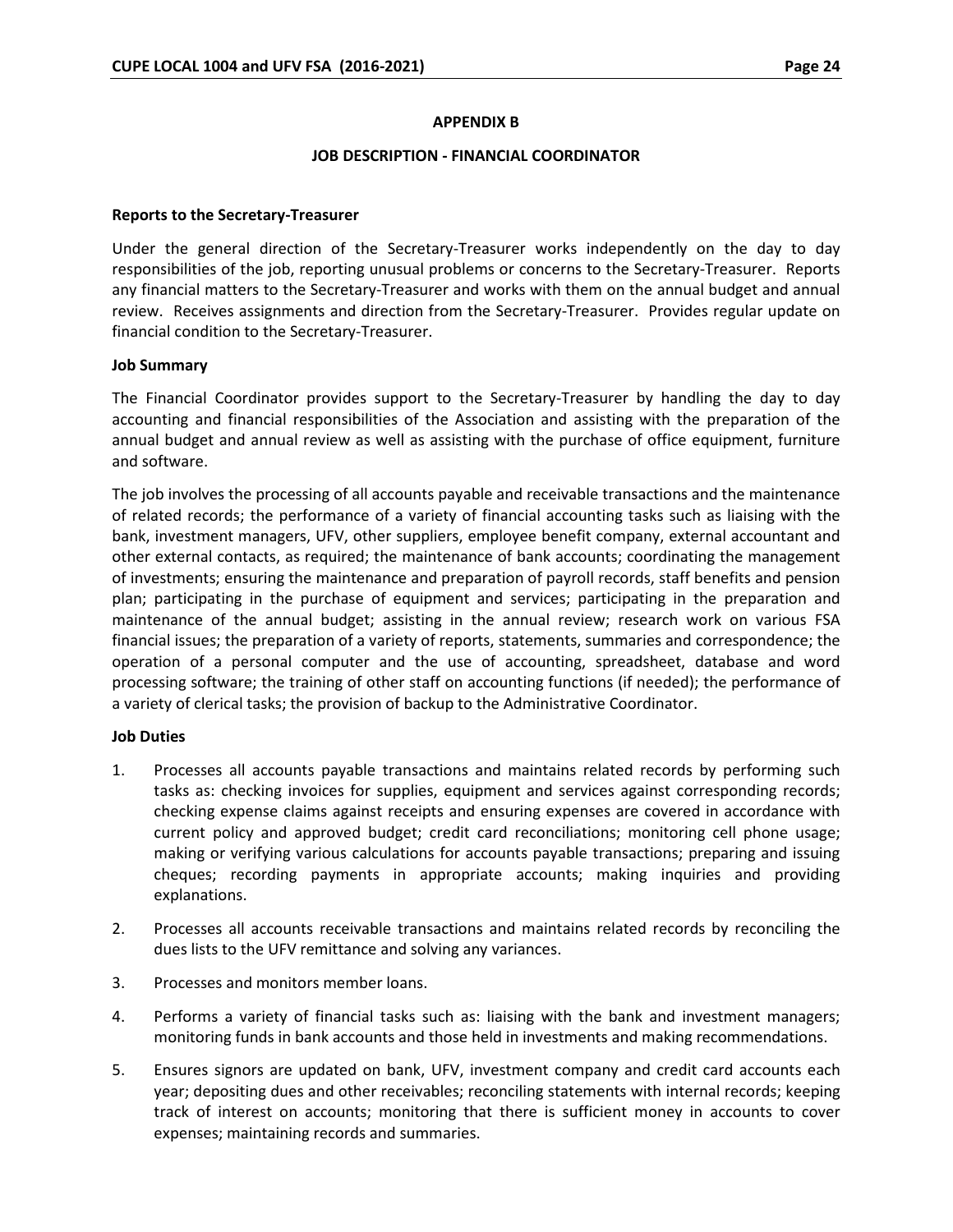- 6. Coordinates the management investments by performing such tasks as: monitoring accounts and recommending transfer of funds from bank accounts to investment accounts in accordance with established policy; maintaining awareness of financial needs and investment conditions; monitoring and advising on the funds available in the event of a strike; issuing strike funds to affected members; maintaining investment ledger accounts and investment spreadsheets for accrued interest and making adjustments for gains/losses, interest, etc in accounting software; disbursing other funds (if required) such as grievance proceeds to members.
- 7. Ensures the preparation, maintenance and processing of payroll records for all staff and executive who take release pay-outs; handling retroactive wage increases, preparing, processing and timely remittance of deductions such as Canada Revenue Agency deductions, CUPE dues, Municipal Pension Plan and parking fees; filing and preparing T4s and records of employment; resolving T4 variances; ensuring annual Municipal Pension Plan report is prepared and submitted within the deadline and resolving any variances; ensuring executive releases are billed correctly and following up on annual releases owed to FSA by UFV.
- 8. Ensures the maintenance of staff benefits by performing such tasks as: liaising with insurance carriers regarding the establishment and maintenance of benefit plans; arranging for enrolment and termination of benefits for staff as required; checking calculation of premiums; advising carriers of adjustments to salaries; maintaining related records.
- 9. Brings forward issues/matters to the attention of the Secretary-Treasurer, who in turn takes them to the Finance & Administration committee meetings for discussion and decision.
- 10. Participates in the purchase of office equipment, furniture or software by performing such tasks as: examining quotes and comparing related costs, warranties, training provisions and other contract terms; making recommendations to the Secretary-Treasurer.
- 11. Participates in the preparation and maintenance of the budget by performing such tasks as: preparing monthly statements for the Secretary-Treasurer monitoring the budget throughout the year and providing budget information to the Treasurer at year-end; responding to questions regarding revenues and expenditures; making recommendations regarding budget lines; reviewing the draft budget and preparing spreadsheets.
- 12. Assists in the annual review by performing such tasks as: compiling necessary information and analysis for the accountants, responding to questions and correspondence from accountants, participating in the review and discussion of the reviewed statements with accountants; reviewing the Accountant's final report to ensure accuracy.
- 13. Prepares a variety of reports, summaries, and statements as requested by the Secretary-Treasurer such as: social budget income and expenditure; summary of AGM expenses; breakdown of executive professional development costs, among others. Monitors all expenditures to ensure they are in line with financial policies and approved budget.
- 14. Maintains vacation record for fully-released executive and reports on vacation balances.
- 15. Ensures CUPE office staff have valid parking passes.
- 16. Liaises with FPSE subcommittees and ensures funds are available as approved by Finance & Administration committee; ensures all costs are within budget and parameters set by Finance & Administration committee; follow-up on any overages.
- 17. Files the annual society report in a timely manner.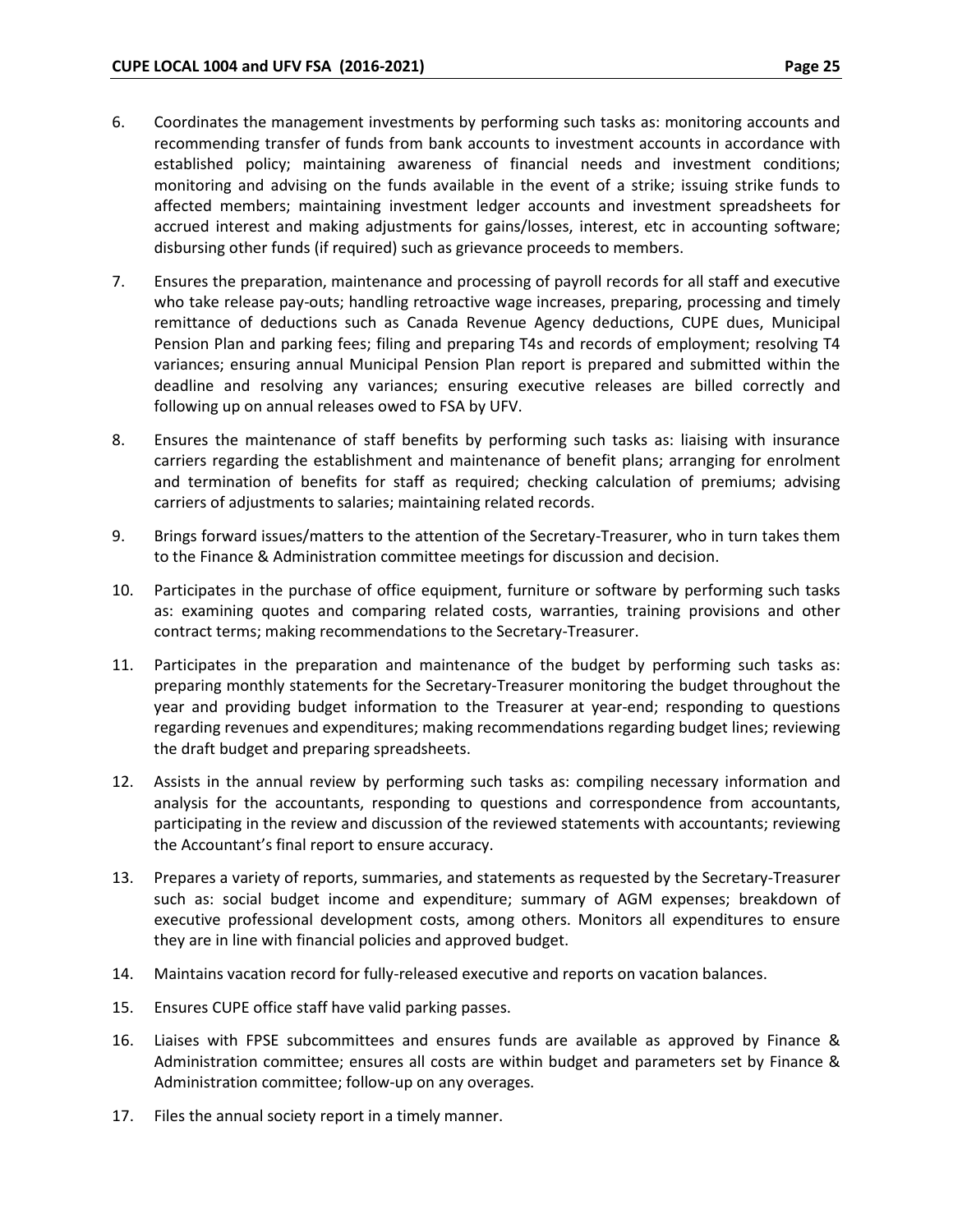- 18. Assists in drafting new financial policies and forms and provides feedback.
- 19. Operates a personal computer and accounting software to maintain accounts payable and general ledger and to print related cheque runs and reports; uses spreadsheet software to prepare statements and summaries; uses word processing and database software to type documents and maintain records.
- 20. Trains other staff (if required) on accounts payable, accounts receivable, banking, payroll and benefits functions of the job.
- 21. Performs a variety of related clerical tasks such as ordering supplies, booking hotels and conferences, handling petty cash and answering phones.
- 22. Assists the Administrative Coordinator with organizing any FSA events and member meetings at large.
- 23. Performs duties of the Administrative Coordinator as required and during their vacation or leave of absence.
- 24. Assists the Social Committee Chair with event organization by reconciling and banking ticket sales as well as providing funds for costs related to the events.
- 25. Provides support to the Finance & Administration committee by carrying such duties as: scheduling meetings; booking facilities; compiling and distributing finance meeting packages; assisting in the preparation of agendas; taking minutes; distributing minutes and other attachments; arranging catering where necessary; following up on the status of action items for the purpose of reporting at the next meeting. Forwards any executive or member financial requests to the committee.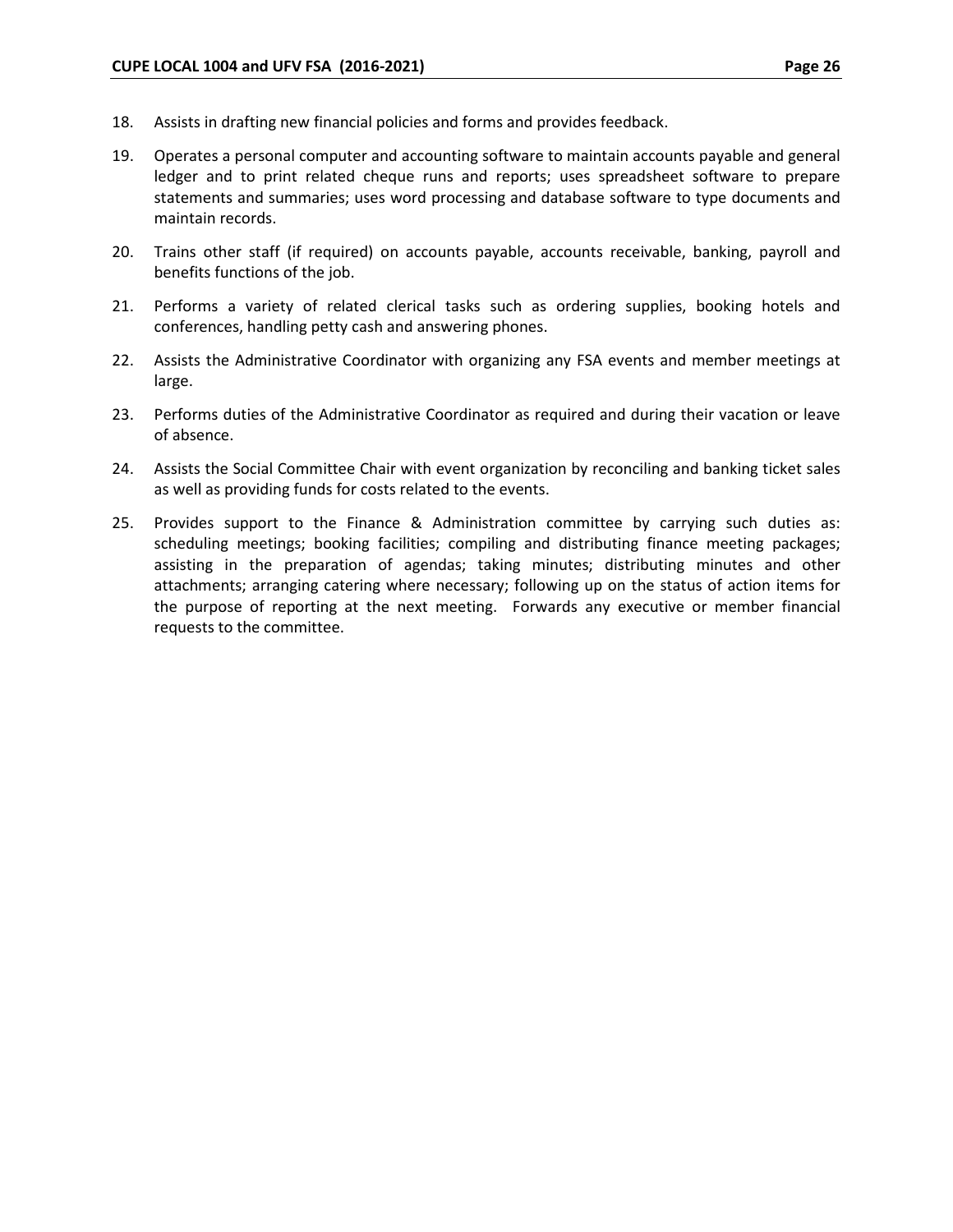#### **APPENDIX "B"**

#### **JOB DESCRIPTION - ADMINISTRATIVE COORDINATOR**

#### **Reporting**

Under the general direction of the President, the Administrative Coordinator works independently on the day to day responsibilities of the job, reporting unusual problems or concerns to the President. Receives assignments and direction from the President.

#### **Job 5ummary**

The Administrative Coordinator provides support to the President, and through the President to the Executive, various committees and General Meetings by making logistical arrangements, processing and compiling documents and performing a variety of clerical and secretarial duties. Making travel arrangements; locating and obtaining documents as needed; attending meetings and taking notes; assisting with records keeping.

The job involves the provision of clerical and administrative support to assigned standing and ad hoc committees and to General Meetings. This includes word processing, the use of spreadsheet, database and desktop publishing software to produce a variety of records and documents; the performance of minor maintenance, technical and user support tasks to ensure the efficient use of computer software, hardware and other office equipment; the establishment and maintenance of filing and records systems; assisting with the purchase of office equipment and services; the performance of receptionist duties; the preparation of routine correspondence and form letters; the performance of a variety of clerical tasks as such as photocopying and mailing; the orientation of new Executive to office procedures and processes, and committee responsibilities; the provision of back up to the Financial Coordinator.

#### **Job Duties**

- 1. Provides clerical and administrative support to assigned standing and ad hoc committees by performing such tasks as: preparing schedules; assisting with the preparation of agendas; obtaining, compiling and distributing documents; preparing and sending out notices and invitations; writing brief letters and designing form letters related to the work; arranging for catering and accommodations; preparing meeting rooms; taking minutes, preparing and distributing minutes and attachments; maintaining committee lists.
- 2. Provides clerical and administrative support (as per item 1) to joint committees such as Labour and Management, Letters of Agreement, bargaining and contract committees.
- 3. Provides clerical and administrative support (as per item 1) to the Annual General Meeting and Extraordinary General Meetings, member forums, other conferences as assigned by performing such duties as: assisting in planning and monitoring the event schedule; liaising with host local committee representatives; preparing and maintaining lists of delegates, guests and voting entitlements; booking facilities; arranging catering and accommodations; compiling and distributing conference packages; attending the conference and ensuring that all physical arrangements are made; taking minutes and providing staff support during the conference.
- 4. From time to time provides limited support to Executive Officers for advanced word processing needs (i.e. formatting correspondence, reports, submissions, agendas, minutes, contract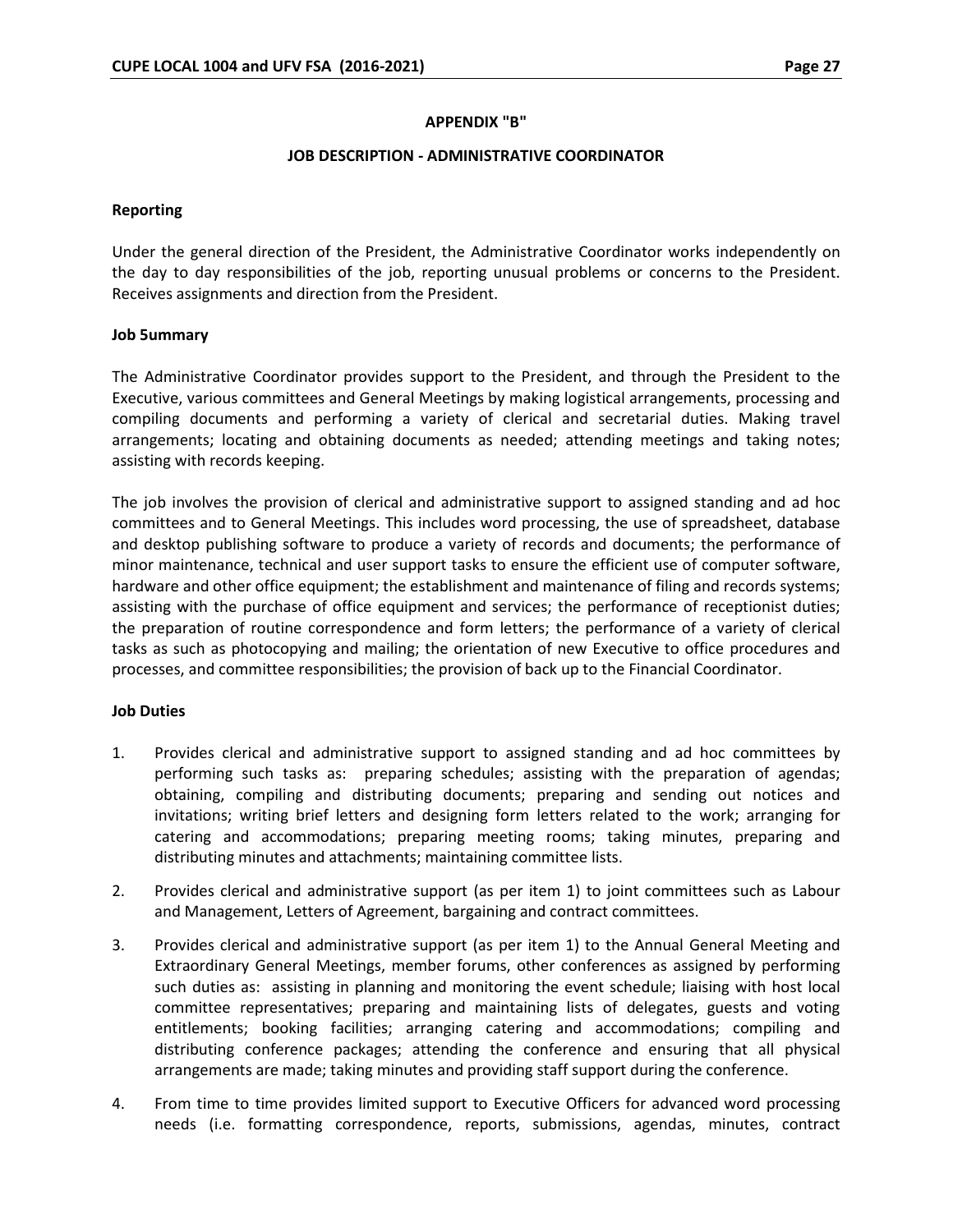proposals, memorandums of agreement, notices, forms, tables, charts and lists; preparing indexes, title pages and footnotes, macros and mail merge).

- 5. On the direction of the President, assists with scheduling appointments, coordinating activities, maintaining calendars/itineraries, organizing travel and accommodation arrangements.
- 6. Orientates new Executive in general office procedures, committee responsibilities, etc. Facilitates the effective operation of the FSA office by initiating office management policy, setting up and maintaining office processes and procedures and working closely with members of the Executive to streamline processes as required.
- 7. Greets members and visitors, and assists with their requests, exercising judgement and discretion in problem solving where possible, ensuring confidentiality when appropriate, and in notifying appropriate executive members in a timely manner.
- 8. Organizes and arranges for all processes related to steward and joint committee elections by initiating and distributing nomination forms and ballots, and working with the Secretary-Treasurer to compile and report election results to the membership. Welcomes the newly elected members to the FSA, and provides the necessary committee resources they require.
- 9. Proficient use of software programs such as: spreadsheet software to create and/or maintain spreadsheets such as record of office supplier and bargaining research documents; database software such as Laserfiche to create and/or maintain databases such as mailing lists and records of members, all FSA documentation; high-end graphic desktop publishing software (i.e. Adobe Suite) to key and lay out newsletters, bulletins, news releases and pamphlets.
- 10. Creates and manages complex surveys and election polls (i.e. Survey Monkey), data collection, analysis, and reporting results.
- 11. Operates and maintains 'as administrator' the official FSA website, Discourse Forum, Facebook page, external FSA email system, and any other social media platform.
- 12. Designs all FSA marketing materials for the local, its membership, and all FSA events.
- 13. Designs and publishes the *Words & Vision* newsletter 4 times per year.
- 14. Participates in the purchase of office equipment and services by assisting with the determination of needs, obtaining technical information and options from suppliers, meeting with sales people and arranging for trial, delivery, installation and training; orders and maintains a stock of office stationery and supplies.
- 15. Ensures the maintenance and efficient use of FSA computer software, hardware and other office equipment by performing such tasks as: providing minor technical and user support to Executive Officers and obtaining further technical and user support from vendors as necessary; using standard operating and utility systems such as Windows for Work Groups; learning software upgrades and providing training and assistance to others; maintaining email and voicemail systems; performing minor maintenance on photocopiers, fax machines, printers and other office equipment.
- 16. Establishes and maintains filing systems, including computerized indexing, government publications and various other documents as requested; maintains and updates the Constitution and Bylaws and the FSA Policies, procedures, and guidelines.
- 17. Establishes and maintains filing systems, membership contracts, office records, confidential files, policies and procedures, government publications and other related library resource materials.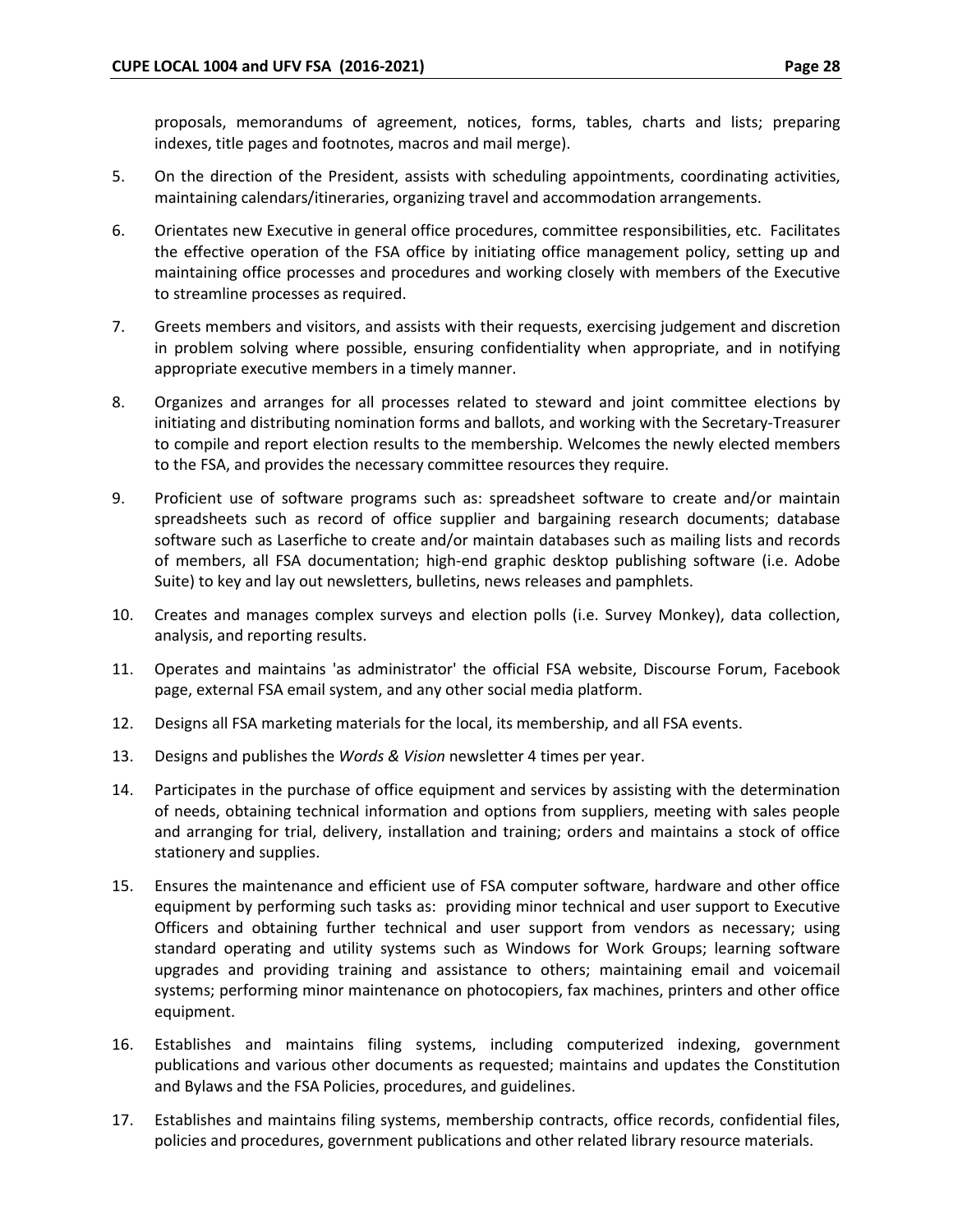- 18. Liaises with UFV Human Resources to maintain membership database.
- 19. Completes and submits report forms and bylaw amendments to government agencies.
- 20. Answers phones and ensures messages are forwarded to the appropriate person.
- 21. Performs a variety of clerical tasks such as photocopying, receiving and distributing mail, preparing outgoing mail, preparing bulletins, newsletters and other mailings for shipping, and arranges conference calls as required.
- 22. Maintains records of office keys and ensures office security procedures are in place.
- 23. Facilitates continuity in President's absence, exercising initiative and judgement to ensure matters requiring immediate attention are directed to those responsible.
- 24. Provides continuity during transfer of authority from outgoing executive to incoming executive by providing information and explaining processes and procedures.
- 25. Works with the Financial Coordinator and Social Committee Chair to organize FSA funded social events.
- 26. Performs the duties of the Financial Coordinator as required, and during their vacation, or leave of absence.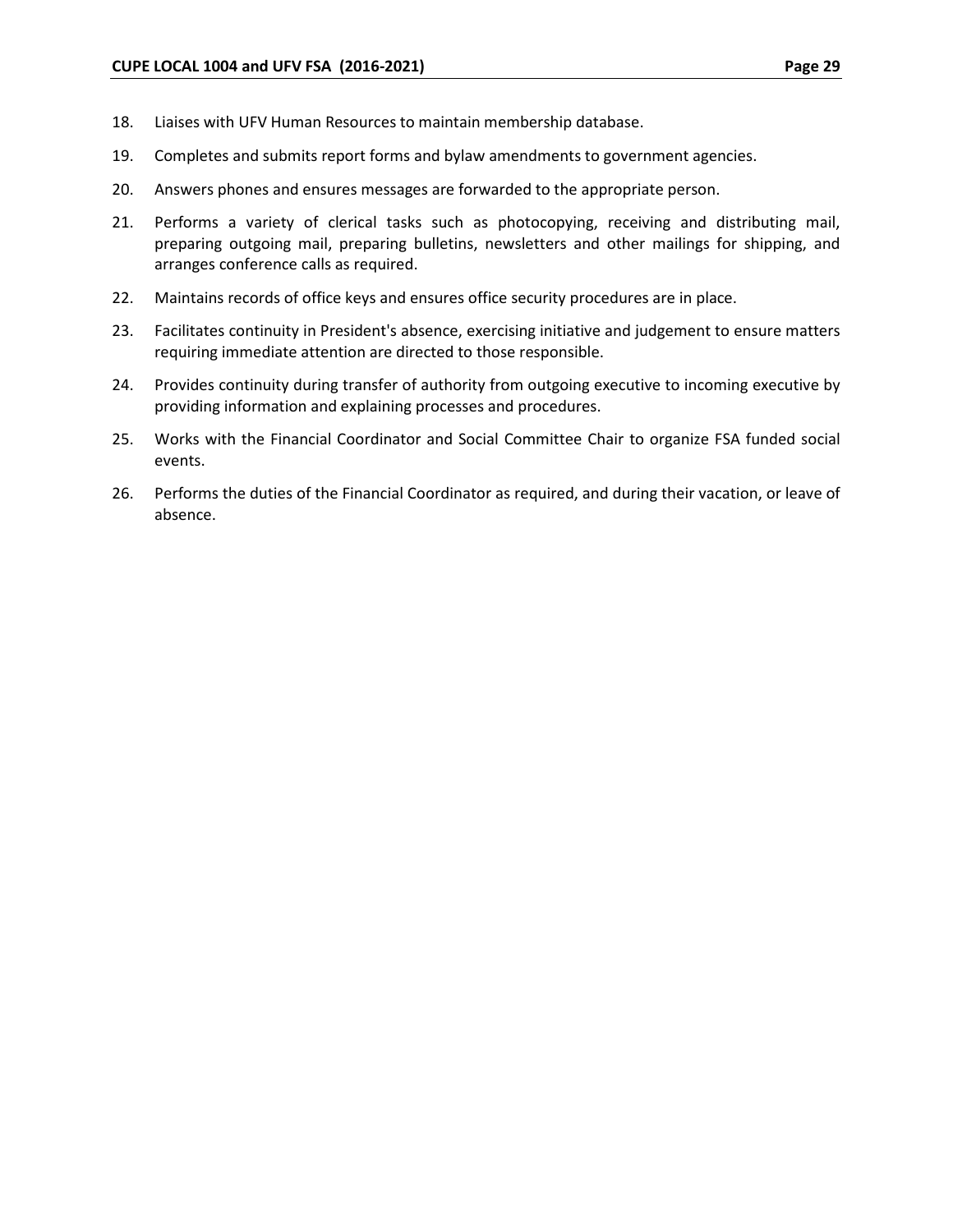#### **APPENDIX "C"**

# **BENEFITS FOR MEMBERS OF UFV FSA**

(taken from Johnstone's Benefits Plan)

| <b>BENEFITS</b>                                                                                                                                                                                | <b>DESCRIPTION</b>                                                                                                                                                                                                                                                                                                |
|------------------------------------------------------------------------------------------------------------------------------------------------------------------------------------------------|-------------------------------------------------------------------------------------------------------------------------------------------------------------------------------------------------------------------------------------------------------------------------------------------------------------------|
| <b>GROUP LIFE</b>                                                                                                                                                                              | 3 x annual salary                                                                                                                                                                                                                                                                                                 |
| <b>ACCIDENTAL DEATH &amp; DISABLEMENT</b>                                                                                                                                                      | To match Group Life                                                                                                                                                                                                                                                                                               |
| <b>EXTENDED HEALTH CARE</b>                                                                                                                                                                    | • 100% for out of province emergency care<br>· 80% for the first \$1,000 of eligible expenses then<br>100% after that. Annual deductible is \$25 per<br>family.<br>· A pay direct card<br>· Coverage for all eligible drugs and dispensing<br>fees<br>· Coverage for all Medical Services Plan listed<br>services |
| <b>EXTENDED HEALTH CARE</b>                                                                                                                                                                    |                                                                                                                                                                                                                                                                                                                   |
| <b>Prescription Drugs</b>                                                                                                                                                                      | No annual maximum but reimbursement based on<br>pricing file set by insurer.                                                                                                                                                                                                                                      |
| <b>Paramedical Services</b><br>· Acupuncture<br>· Speech Therapist<br>· Chiropractor<br>· Naturopath<br>· Podiatrist<br>· Clinical psychologist (including<br>registered clinical counsellors) | \$500 per calendar year per paramedical service.                                                                                                                                                                                                                                                                  |
| Massage Therapist and<br>Physiotherapist                                                                                                                                                       | Unlimited per calendar year                                                                                                                                                                                                                                                                                       |
| <b>Vision Care</b><br>· Prescription eye glasses and<br>contact lenses<br>· Eye Exam                                                                                                           | \$500 in a 24 month period<br>\$100 every two calendar years                                                                                                                                                                                                                                                      |
| Ambulance and Hospital<br>· Ambulance<br>· Hospital                                                                                                                                            | Emergency only, includes air transport<br>Private or semi-private (Acute only)                                                                                                                                                                                                                                    |
| <b>Medical Equipment and Supplies</b>                                                                                                                                                          | Limits apply                                                                                                                                                                                                                                                                                                      |
| <b>Hearing Aids</b>                                                                                                                                                                            | \$600 every 48 months for adults and \$1,000 every<br>48 months for dependent children                                                                                                                                                                                                                            |
| <b>Dental Accidents</b>                                                                                                                                                                        | Within 52 weeks of the accident                                                                                                                                                                                                                                                                                   |
| <b>Orthopedic Shoes</b>                                                                                                                                                                        | 1 pair as prescribed by doctor                                                                                                                                                                                                                                                                                    |
| <b>Orthotics</b>                                                                                                                                                                               | \$250 each calendar year                                                                                                                                                                                                                                                                                          |
| <b>Emergency Travel</b>                                                                                                                                                                        | Unlimited - no trip limitation                                                                                                                                                                                                                                                                                    |
| <b>International Medical Assistance</b>                                                                                                                                                        | 24-hour multilingual assistance                                                                                                                                                                                                                                                                                   |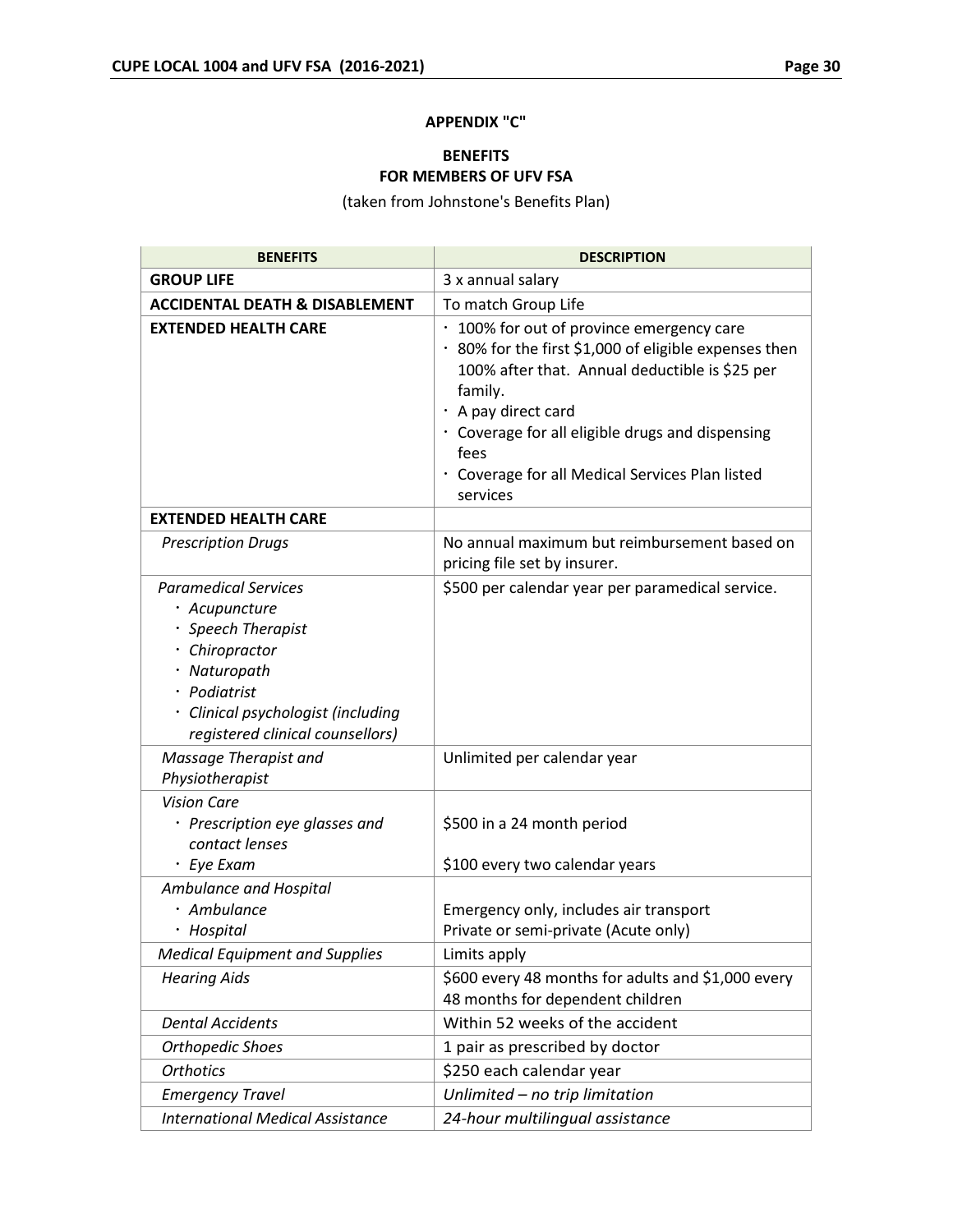| <b>BENEFITS</b>                                                    | <b>DESCRIPTION</b>                                                                                                                                                                       |
|--------------------------------------------------------------------|------------------------------------------------------------------------------------------------------------------------------------------------------------------------------------------|
| <b>DENTAL</b>                                                      | $\cdot$ Plan A - 100%<br>$\cdot$ Plan B - 80%<br>$\cdot$ Plan C - 50%<br>· Unlimited coverage for Plans A and B<br>· \$3,000 lifetime maximum per individual family<br>member for Plan C |
| <b>SHORT TERM DISABILITY (WEEKLY</b><br><b>INDEMNITY BENEFITS)</b> | • 70% of gross weekly earnings<br>30 working day qualifying period<br>· Maximum benefit period is 26 weeks or<br>commencement of Long Term Disability<br>benefits                        |
| <b>LONG TERM DISABILITY BENEFITS</b>                               | 6 month qualifying period<br>70% of gross monthly earnings                                                                                                                               |